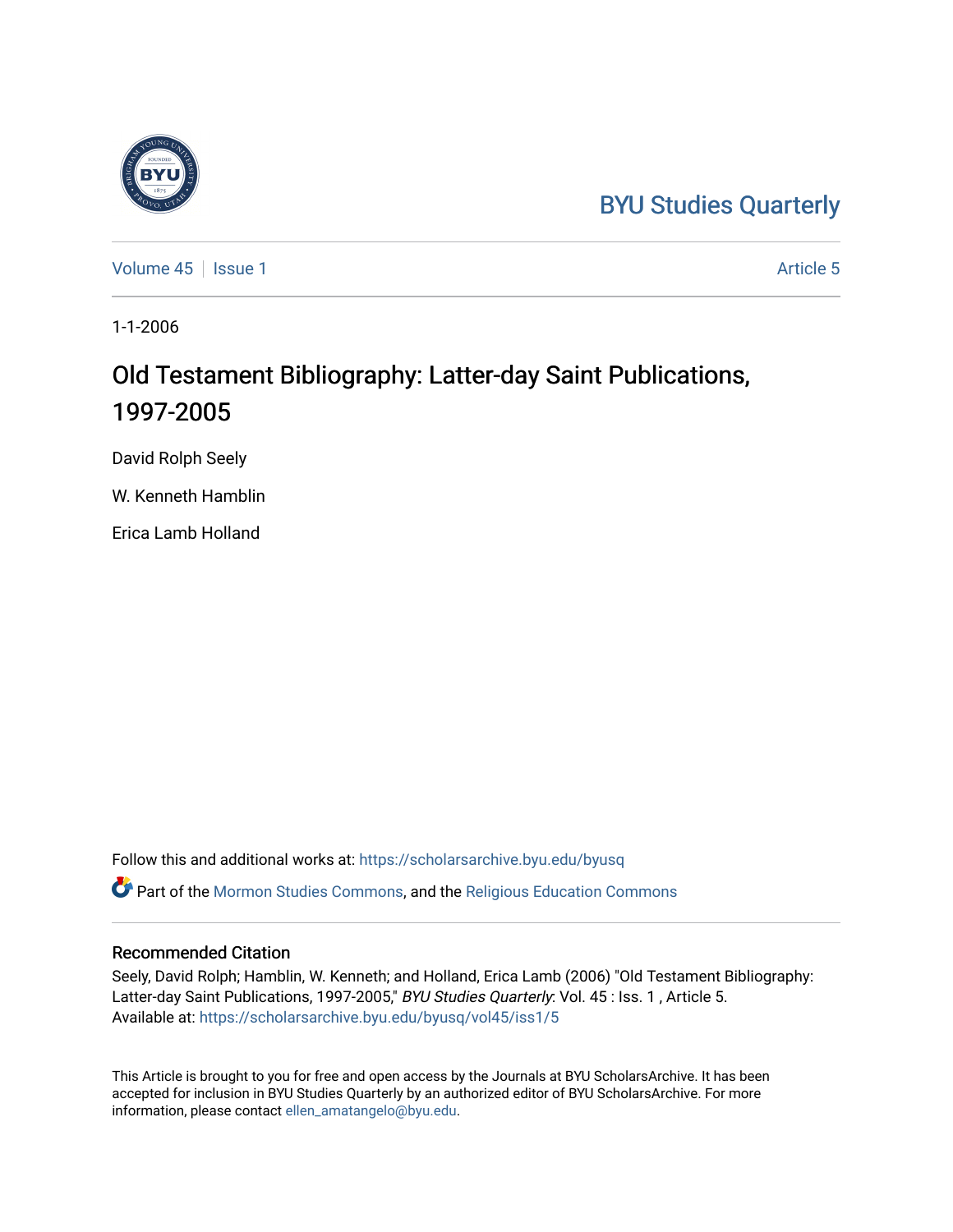# **Old Testament Bibliography**

Latter-day Saint Publications, 1997–2005

*David Rolph Seely, W. Kenneth Hamblin, and Erica Lamb Holland*

This is a continuation of the comprehensive bibliography of LDS writ-<br>ings on the Old Testament published in *BYU Studies* 37, no. 2 (1997– 98), available at byustudies.byu.edu, under Resources. This bibliography includes publications from 1997 to the end of 2005 as well as a few older publications that were not included in the first bibliography.

Since that bibliography, there has been a Sperry Symposium dedicated to the Old Testament; all of those printed proceedings (*Covenants, Prophecies, and Hymns of the Old Testament*) are included in this bibliography. Published in 2005 is the volume *Sperry Symposium Classics,* a collection of papers from previous symposia; since many of those articles were revised for the 2005 volume, they are included here. Also relevant to the Old Testament is a volume published by FARMS entitled *Glimpses of Lehi's Jerusalem.*

Of note but not included in this bibliography because of space considerations are the many Old Testament topics discussed in encyclopedic form in *The Book of Mormon Reference Companion,* edited by Dennis Largely, Deseret Book, 2003.

## **Frequently Cited Sources**

*Covenants, Prophecies, and Hymns of the Old Testament: The Thirtieth Annual Sidney B. Sperry Symposium.* Salt Lake City: Deseret Book, 2001.

*Glimpses of Lehi's Jerusalem.* Edited by John W. Welch, David Rolph Seely, and Jo Ann H. Seely. Provo, Utah: FARMS, 2004.

*Prelude to the Restoration: From Apostasy to the Restored Church: The Thirty-third Annual Sidney B. Sperry Symposium.* Salt Lake City: Deseret Book, 2004.

*Sperry Symposium Classics: The Old Testament.* Edited by Paul Y. Hoskisson. Salt Lake City: Deseret Book, 2005.

*BYU Studies 45, no. 1 (2006)* 143 Published by BYU ScholarsArchive, 2006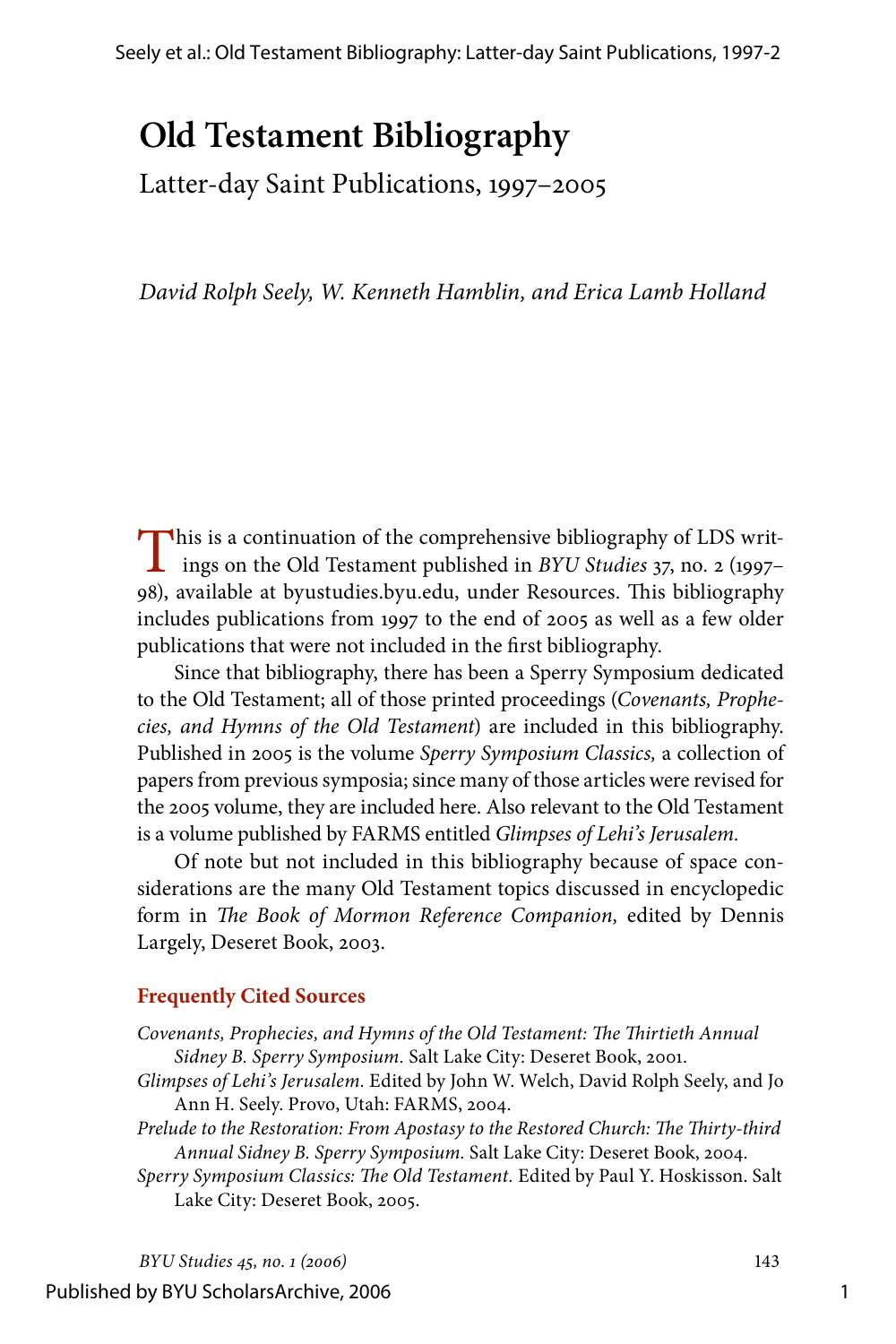#### **David Rolph Seely**

When I was a student, before there were computerized concordances, I decided to create a scripture index of the published teachings of the Prophet Joseph Smith. I quickly realized that in almost every sentence the Prophet quoted, paraphrased, or alluded to the Bible. The Prophet and the early Saints read and loved the Bible, particularly the Old Testament. In the Old Testament they found the foundations of the restored gospel. The first biblical



commentary written by a Latter-day Saint was Oliver Cowdery's short commentary on the book of Zephaniah, which he interpreted as a prophecy of the Restoration. One of the reasons that I made and now have updated this LDS Old Testament bibliography was to acknowledge the love the modern Saints have for the Old Testament as measured by their writings.

Several things of interest have emerged from this ongoing project. Much of LDS scholarship on the Old Testament is intertwined with research on the Book of Mormon, the Pearl of Great Price, and the Joseph Smith Translation—highlighting the blessings we enjoy of these modern scriptures.

LDS scholars have written a great deal on Genesis and Isaiah but far less on other important books in the Bible such as Deuteronomy, Jeremiah, Ezekiel, and in particular the Psalms—a book which in many ways is the spiritual heart of the Old Testament. Much important work remains. LDS scholarship has begun a great conversation on the Old Testament. My hope is that Latter-day Saint scholars, before beginning to work on an Old Testament topic, will use this bibliography to quickly survey what has been done before to more intelligently and productively enter into this conversation.

Making bibliographies is tedious work, and even in the days of computers it is difficult to locate every entry. I would appreciate any feedback on entries that have been overlooked so that we can further update this comprehensive bibliography. I have always enjoyed the help of good assistants, and I thank Erica Lamb Holland and Ken Hamblin for their work on this project.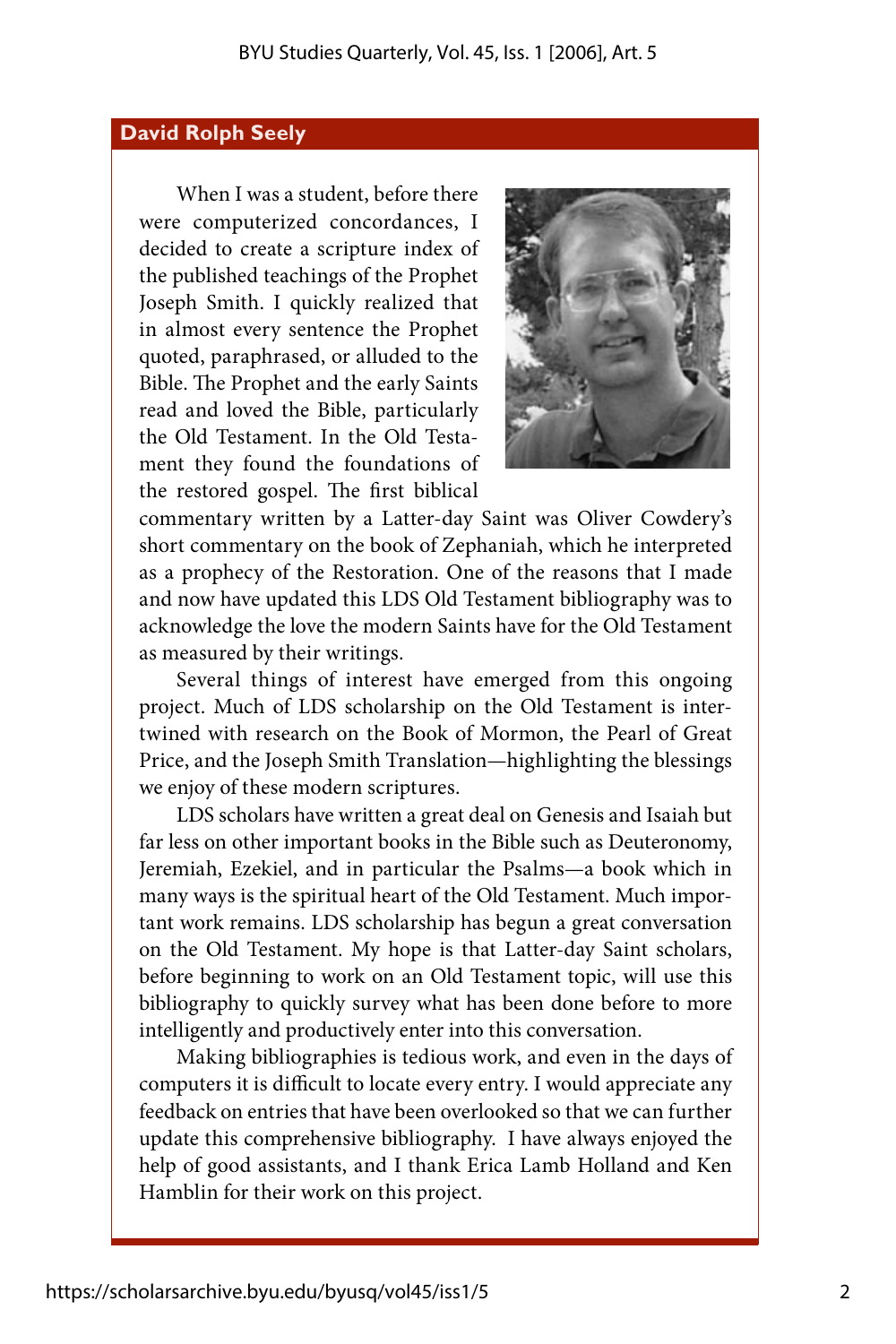## **Bibliography by Author with Full Citation**

- Adams, William James, Jr. "Nephi's Written Language and the Standard Biblical Hebrew of 600 B.C." In *Glimpses of Lehi's Jerusalem,* 245–58.
- Allred, Philip A. "Moses' Charge to Remember." In *Covenants, Prophecies, and Hymns,* 55–73.
- Amistad, Modesto M., Jr. "Wanted: Modern Nehemiahs." *Ensign* 32 (December 2002): 44–46.
- Andreason, Bruce L. "The Mantle of Elijah." *Ensign* 32 (August 2002): 24–26.
- Anderson, Sharon Price. "To Ephraim and Manasseh." *Ensign* 34 (February 2004): 15 (poem).
- Austin, Michael. "Meditations on the Book of Esther." *Sunstone* 118 (April 2001): 73–75 (essay).
- Bailey, Arthur A. "What Modern Revelation Teaches about Adam." *Ensign* 28 (January 1998): 20–27.
- Ball, Terry B. "Isaiah and the Gentiles." In *Covenants, Prophecies, and Hymns,* 180–94.
- Ball, Terry B., and Wilford M. Hess. "Agriculture in Lehi's World: Some Textual, Historical, Archaeological, and Botanical Insights." In *Glimpses of Lehi's Jerusalem,* 149–92.
- Ballard, M. Russell. "The Law of Sacrifice." *Ensign* 28 (October 1998): 6–13.
- Barker, Margaret. "What Did King Josiah Reform?" In *Glimpses of Lehi's Jerusalem,* 523–42.
- Barney, Kevin L. "Divine Discourse Directed at a Prophet's Posterity in the Plural: Further Light on Enallage*." Journal of Book of Mormon Studies* 6, no. 2 (1997): 229–34.
- ———. "Examining Six Key Concepts in Joseph Smith's Understanding of Genesis 1:1." *BYU Studies* 39, no. 3 (2000): 107–24.
- ———. "Isaiah Interwoven." *FARMS Review of Books* 15, no. 1 (2003): 353–402.
- ———. "Joseph Smith's Emendation of Hebrew Genesis 1:1." *Dialogue: A Journal of Mormon Thought* 30, no. 4 (Winter 1997): 103–35.
- ———. "Reflections on the Documentary Hypothesis." *Dialogue: A Journal of Mormon Thought* 33, no. 1 (Spring 2000): 57–99.

Bassett, K. Douglas. *Commentaries on Isaiah in the Book of Mormon.* American Fork, Utah: Covenant Communications, 2003.

Bennett, Richard E. "The Rising of the Holy Bible to the Restoration." In *Prelude to the Restoration,* 40–58*.*

Bird, Randall C. "Moses and the Passover." *Ensign* 32 (February 2002): 31–33.

Bokovoy, David E. "The Calling of Isaiah." In *Covenants, Prophecies, and Hymns,* 128–39.

———. "From Distance to Proximity: A Poetic Function of *Enallage* in the Hebrew Bible and the Book of Mormon." *Journal of Book of Mormon Studies* 9, no. 1 (2000): 60–63.

Bokovoy, David E., and John A. Tvedtnes. *Testaments: Links between the Book of Mormon and the Hebrew Bible.* Tooele, Utah: Heritage, 2003.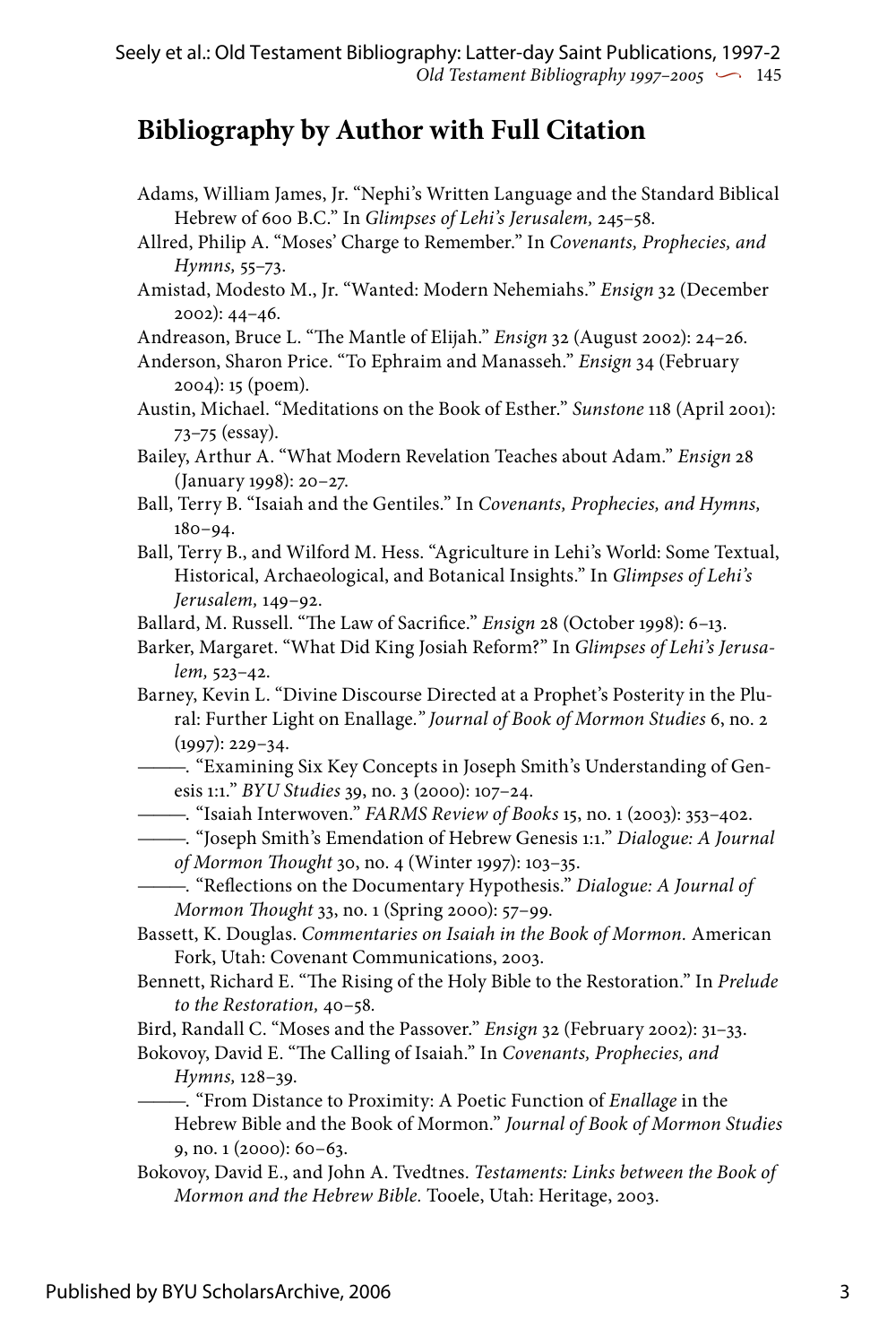$146 \sim$  *BYU Studies* 

- Brandt, Edward J. "The Law of Moses and the Law of Christ." In *Sperry Symposium Classics,* 133–53.
- Brough, Monte J. "Living the Law of Sacrifice." *Ensign* 30 (April 2000): 44–49.

Brown, Matthew B. *The Gate of Heaven: Insights on the Doctrines and Symbols of the Temple.* American Fork, Utah: Covenant Communications, 1999.

———. "Girded about with a Lambskin." *Journal of Book of Mormon Studies* 6, no. 2 (1997): 124–51.

Brown, S. Kent. "Jerusalem Connections to Arabia in 600 B.C." In *Glimpses of Lehi's Jerusalem,* 625–46.

———. "Trust in the Lord: Exodus and Faith." In *Sperry Symposium Classics,* 154–63.

Browning, Paul K. "Gathering Scattered Israel: Then and Now." *Ensign* 28 (July 1998): 54–61.

Bybee, Ariel E. "A Woman's World in Lehi's Jerusalem." In *Glimpses of Lehi's Jerusalem,* 131–48.

Call, Terry W. "Facing the Fiery Furnace." *Ensign* 32 (October 2002): 8–10.

Campbell, Linda M. "Hannah: Devoted Handmaid of the Lord." *Ensign* 28 (March 1998): 46–49.

Carver, Timothy L. "Enjoying the Old Testament." *Ensign* 32 (January 2002): 56–60.

Chadwick, Jeffrey R. "Lehi's House in Jerusalem and the Land of His Inheritance." In *Glimpses of Lehi's Jerusalem,* 81–130.

- Christensen, Jess L. "The Choice That Began Mortality." *Ensign* 32 (January 2002): 36–38.
- Christensen, Kevin. "The Temple, the Monarchy, and Wisdom: Lehi's World and the Scholarship of Margaret Barker." In *Glimpses of Lehi's Jerusalem,* 449–22.
- Coleman, Gary J. "The Book of Mormon: A Guide for the Old Testament." *Ensign* 32 (January 2002): 45–49.
- Compton, Todd. "'Kingdom of Priests': Priesthood, Temple, and Women in the Old Testament and in the Restoration." *Dialogue: A Journal of Mormon Thought* 36, no. 3 (Fall 2003): 41–59.
- Conkling, Chris. "The Book That Built a Better World." *Ensign* 28 (January 1998): 7–11.

 "Created in the Image of God, Male and Female." *Ensign* 35 (January 2005): 48–49.

Crowell, Angela M., and John A. Tvedtnes. "The Nephite and Jewish Practice of Blessing God after Eating One's Fill." *Journal of Book of Mormon Studies* 6, no. 2 (1997): 251–54.

Crowther, Duane S. *How to Understand the Book of Isaiah.* Bountiful, Utah: Horizon, 1998.

Dahl, Larry E. "The Abrahamic Test." In *Sperry Symposium Classics,* 83–99.

Davidson, Karen Lynn. "Eliza R. Snow, Psalmist of the Latter Days." In *Covenants, Prophecies, and Hymns,* 302–14.

Davis, Garold N. "Book of Mormon Commentary on Isaiah." *Ensign* 28 (September 1998): 54–60.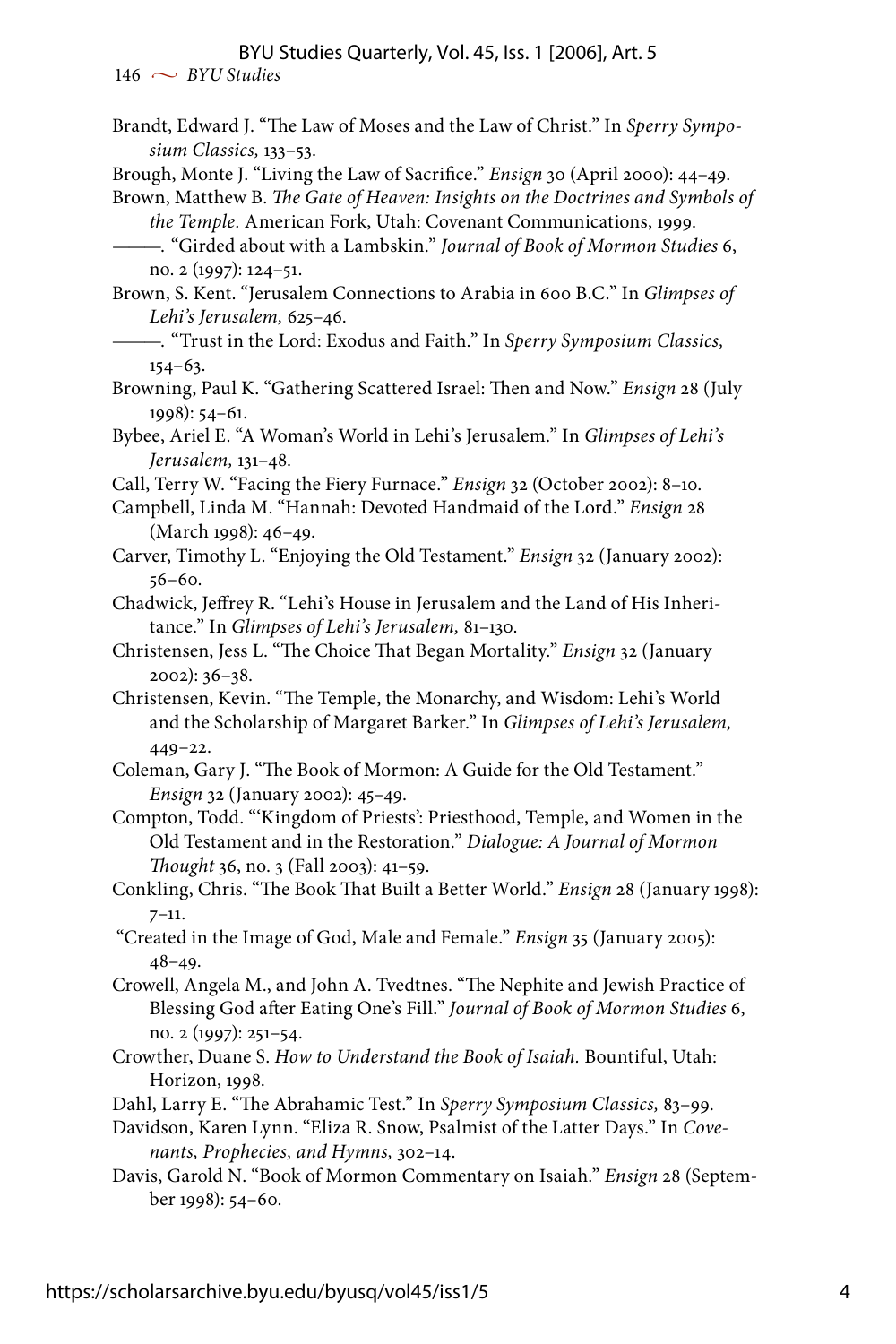- Dozeman, Thomas B. "The Authorship of the Pentateuch." *Dialogue: A Journal of Mormon Thought* 32, no. 4 (Winter 1999): 87–112.
- Draper, Richard D. "Enoch: What Modern Scripture Teaches." *Ensign* 28 (January 1998): 28–33.
- ———. "I Have Even from the Beginning Declared It." In *Covenants, Prophecies, and Hymns,* 140–61.
- ———. "The Prophets of the Exile: Saviors of a People." In *Voices of Old Testament Prophets,* 86–109; rpt. *Sperry Symposium Classics,* 245–65.
- Durkin, Timothy W. "Deuteronomy as a Constitutional Covenant." In *Covenants, Prophecies, and Hymns,* 74–88.
- Eastmond, Mark Elbert. "Images of Mercy in the Writings of Isaiah." In *Covenants, Prophecies, and Hymns,* 195–209.
- Eyring, Henry B. "Studying and Teaching the Old Testament." *Ensign* 32 (January 2002): 30–34.
- Faulring, Scott H., Kent P. Jackson, and Robert J. Matthews. *Joseph Smith's New Translation of the Bible: Original Manuscripts.* Provo, Utah: Religious Studies Center, Brigham Young University, 2004.
- Ferrel, David W. "The Lord Is among Us!" *Ensign* 32 (February 2002): 34–36.
- First Presidency of the Church. "Origin of Man." *Ensign* 32 (February 2002): 26–30; rpt. from *Improvement Era* (November 1909): 75–81.
- Flake, Kathleen. "Evil's Origins and Evil's End in the Joseph Smith Translation of Genesis." *Sunstone* 111 (August 1998): 24–29.
- Fontaine, Carole R. "Wisdom Traditions in the Hebrew Bible." *Dialogue: A Journal of Mormon Thought* 33, no. 1 (Spring 2000): 101–17.
- Garner, Brian D. "Ezra Unfolds the Scriptures." *Ensign* 32 (December 2002): 47–49.
- Gee, John. "Egyptian Society during the Twenty-sixth Dynasty." In *Glimpses of Lehi's Jerusalem,* 277–98.
- ———. "A Seething Pot in the North: International Affairs Leading Up to Lehi's Day." In *Glimpses of Lehi's Jerusalem,* 543–60.
- Gileadi, Avraham. *The End from the Beginning: The Apocalyptic Vision of Isaiah.*  Cave Junction, Ore.: Hebraeus Press, 1997.
- ———. *Isaiah Decoded: Ascending the Ladder to Heaven.* Escondido, Calif.: Hebraeus Press, 2002.
- ———. *The Last Days: Types and Shadows from the Bible and the Book of Mormon.* Salt Lake City: Deseret Book, 1991.
- Gillum, Gary P. "Obadiah's Vision of Saviors on Mount Zion." In *Voices of Old Testament Prophets,* 122–33; rpt. *Sperry Symposium Classics,* 226–35.
- Gorton, H. Clay. *The Legacy of the Brass Plates of Laban: A Comparison of Biblical and Book of Mormon Isaiah Texts.* Bountiful, Utah: Horizon, 1994.
- Grahl, Paulo R. "Eli and His Sons." *Ensign* 32 (June 2002): 18–20.
- Greaves, Sheldon. "Cosmos, Chaos, and Politics: Biblical Creation Patterns in Secular Contexts." *Dialogue: A Journal of Mormon Thought* 31, no. 3 (Fall 1998): 157–66.
- Green, Arnold H. "Gathering and Election: Israelite Descent and Universalism in Mormon Discourse." *Journal of Mormon History* 25, no. 1 (Spring 1999): 195–228.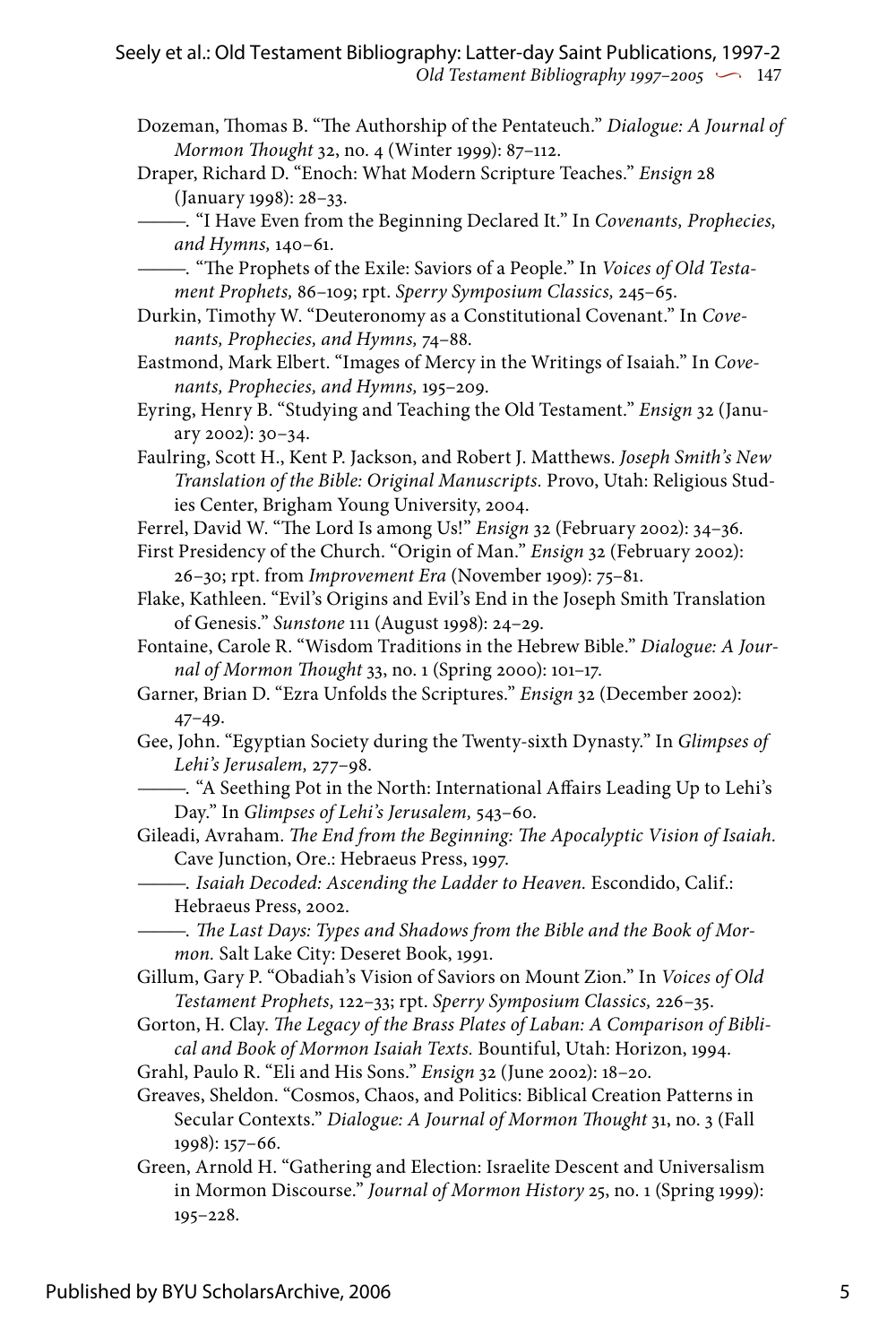148  $\sim$  *BYU Studies* 

Hallen, Cynthia L. "Rebekah." *Ensign* 32 (January 2002): 39–41.

———. "Redeeming the Desolate Woman: The Message of Isaiah 54 and 3 Nephi 22." *Journal of Book of Mormon Studies* 7, no. 1 (1998): 40–47.

Hamula, James J. "The Quest for Wisdom." *Ensign* 32 (July 2002): 40–42.

- Hardison, Amy Blake. "Being a Covenant People." In *Covenants, Prophecies, and Hymns,* 19–34.
- Hardy, Ralph W., Jr. "Naaman and Gehazi: A Contrast in Obedience." *Ensign* 32 (August 2002): 27–29.
- Harris, Victor W. *Creative Ways to Teach the Old Testament, Vol. 1, Genesis– Deuteronomy.* N.p.: By the author, 2000.
- ———. *Creative Ways to Teach the Old Testament, Vol. 2, Joshua–Malachi.* N.p.: By the author, 2000.

Hauglid, Brian M. "Temple Imagery in the Psalms." In *Covenants, Prophecies, and Hymns,* 262–74.

Hess, Wilford M. "Recent Notes about Olives in Antiquity." *BYU Studies* 39, no. 4 (2000): 115–26.

Hinckley, Gordon B. "Overpowering the Goliaths in Our Lives." *Ensign* 32 (January 2002): 2–6.

Hite, Steven J., Julie M. Hite, and R. Tom Melville. *The Old Testament with the Joseph Smith Translation.* Orem, Utah: Veritas Group, 2001.

- Holland, Jeffrey R. "A Handful of Meal and a Little Oil." *Ensign* 26 (May 1996):  $29 - 31.$
- Horton, George A., Jr. "An Indispensable Foundation." *Ensign* 32 (March 2002): 38–41.
- Hoskisson, Paul Y. "A Latter-day Saint Reading of Isaiah: The Example of Isaiah 6." In *Sperry Symposium Classics,* 209–25.
- ———. "The Witness for Christ in Psalm 22." In *Covenants, Prophecies, and Hymns,* 290–301.
- Hoskisson, Paul Y., ed. *Sperry Symposium Classics: The Old Testament.* Salt Lake City: Deseret Book, 2005.
- Howick, E. Keith. *Challenged by the Old Testament.* Silverton, Idaho: WindRiver, 2004.

———. *Prophets of the Old Testament.* Silverton, Idaho: WindRiver, 2005.

Hunter, Kendal Brian. *Consider My Servant Job.* Springville, Utah: Cedar Fort, 2004.

Huntington, Ray L. "Consider Your Ways: The Book of Haggai and the Responsibilities and Blessings of Temple Work." In *Sperry Symposium Classics,* 236–44.

———. "I Have a Question: Do We Know Where Mount Sinai Is?" *Ensign* 28 (April 1998): 32–33.

Jackson, Kent P. *The Book of Moses and the Joseph Smith Translation Manuscripts.* Provo, Utah: Religious Studies Center, Brigham Young University, 2005.

———. "I Have a Question: Why Is the Witness of Christ and His Mission Much Clearer in the Book of Mormon Than in the Old Testament?" *Ensign* 29 (September 1999): 66.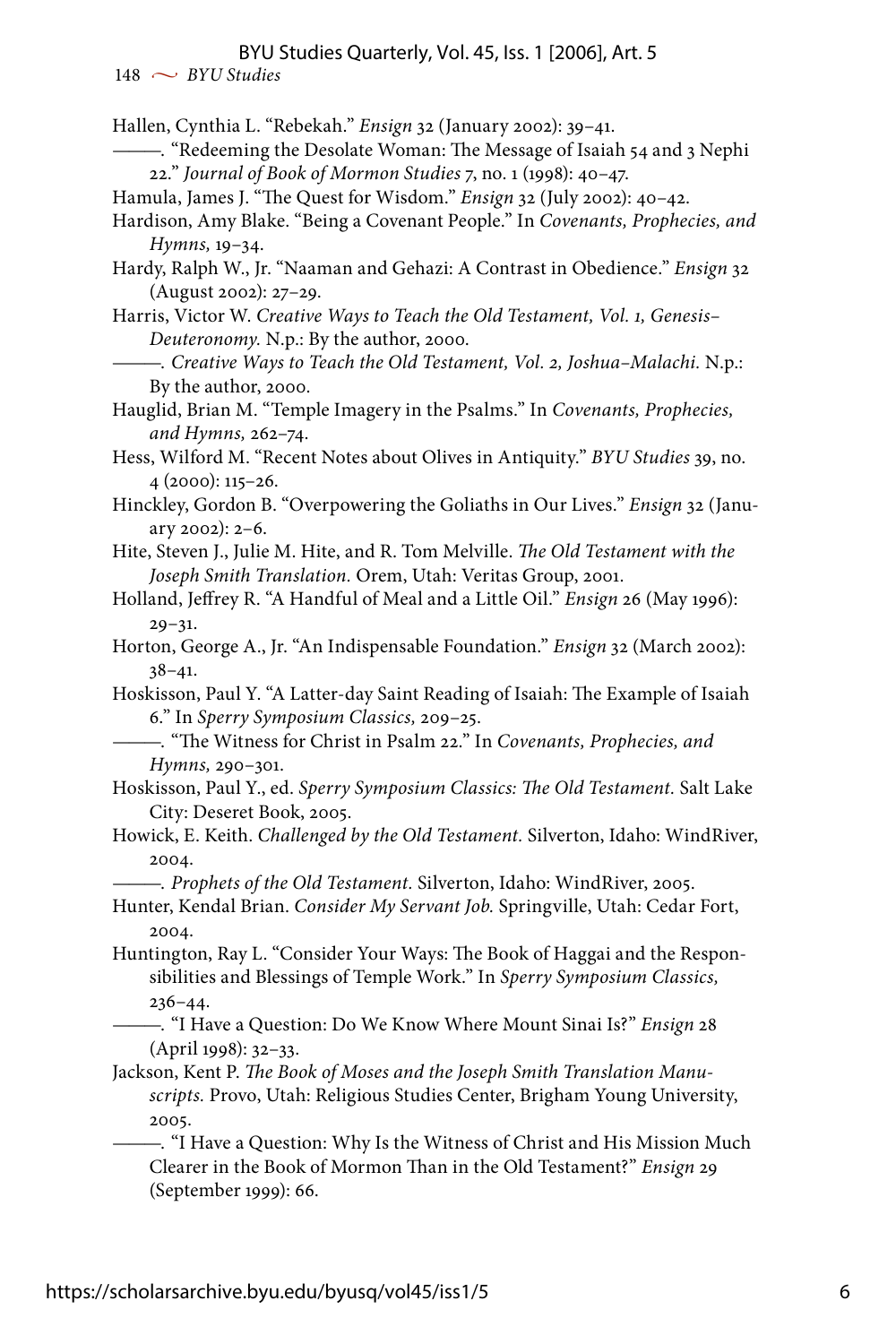#### *Old Testament Bibliography 1997-2005*  $\sim$  149 Seely et al.: Old Testament Bibliography: Latter-day Saint Publications, 1997-2

- ———. "Joseph Smith's Cooperstown Bible: The Historical Context of the Bible Used in the Joseph Smith Translation." *BYU Studies* 40, no. 1 (2001): 41–70.
- ———. *Lost Tribes and Last Days: What Modern Revelation Tells Us about the Old Testament.* Salt Lake City: Deseret Book, 2005.
- ———. *The Restored Gospel and the Book of Genesis.* Salt Lake City: Deseret Book, 2001.

Jeffery, Duane E. "Noah's Flood: Modern Scholarship and Mormon Traditions." *Sunstone* 134 (October 2004): 27–45.

Jenson, Glen O. "Look and Live." *Ensign* 32 (March 2002): 32–24.

- Jorgensen, B. W. "Scriptural Chastity Lessons: Joseph and Potiphar's Wife; Corianton and Harlot Isabel." *Dialogue: A Journal of Mormon Thought* 32, no. 1 (Spring 1999): 7–34.
- Judd, Frank F., Jr. "Melchizedek: Seeking after the Zion of Enoch." In *Sperry Symposium Classics,* 69–82.
- King, Michael L. "Isaiah's Vision of God's Plan to Fulfill His Covenant." In *Covenants, Prophecies, and Hymns,* 162–79.
- Knowles, Todd A. "Elijah Nurtures Faith." *Ensign* 32 (July 2002): 43–45.
- Kotter, Wade. "Review of *LDS Perspectives on the Dead Sea Scrolls* by Donald W. Parry and Dana M. Pike." *Dialogue: A Journal of Mormon Thought* 32, no. 2 (Summer 1999): 159–60.
- Lane, Jennifer C. "The Lord Will Redeem His People: Adoptive Covenant and Redemption in the Old Testament." In *Sperry Symposium Classics,* 298–310.
- Largely, Dennis, ed. *The Book of Mormon Reference Companion.* Salt Lake City: Deseret Book, 2003.
- LeBaron, E. Dale. "Elijah's Mission: His Keys, Powers, and Blessings from the Old Testament to the Latter Days." In *Sperry Symposium Classics,* 283–97.
- Lee, Peggy Furniss. "A King for Israel." *Ensign* 32 (June 2002): 21–23.
- Ludlow, Victor L. *Unlocking Isaiah in the Book of Mormon.* Salt Lake City: Deseret Book, 2003.
- Lybbert, Merlin R. "The Powerful Potential of Scripture Stories." *Ensign* 32 (January 2002): 35.
- Madsen, Ann N. "'His Hand Is Stretched Out Still': The Lord's Eternal Covenant of Mercy." In *Revelation, Reason, and Faith: Essays in Honor of Truman G. Madsen,* edited by Donald W. Parry, Daniel C. Peterson, and Stephen D. Ricks, 703–22. Provo, Utah: FARMS, 2002.
	- ———. "'What Meaneth the Words That Are Written?' Abinadi Interprets Isaiah." *Journal of Book of Mormon Studies* 10, no. 1 (2001): 4–14.
- Madsen, David H. "Jacob and Esau." *Ensign* 32 (January 2002): 42–44.
- Madsen, John M. "A Precious and Powerful Witness of Jesus Christ." In *Covenants, Prophecies, and Hymns,* 1–18; rpt. in *Sperry Symposium Classics,* 18–34.
- Marsh, W. Jeffrey. "Training from the Old Testament: Moroni's Lessons for a Prophet." *Ensign* 28 (August 1998): 10–17.
- Matthews, Robert J. "The Old Testament: A Voice from the Past and a Witness for the Lord Jesus Christ." In *Sperry Symposium Classics,* 35–47.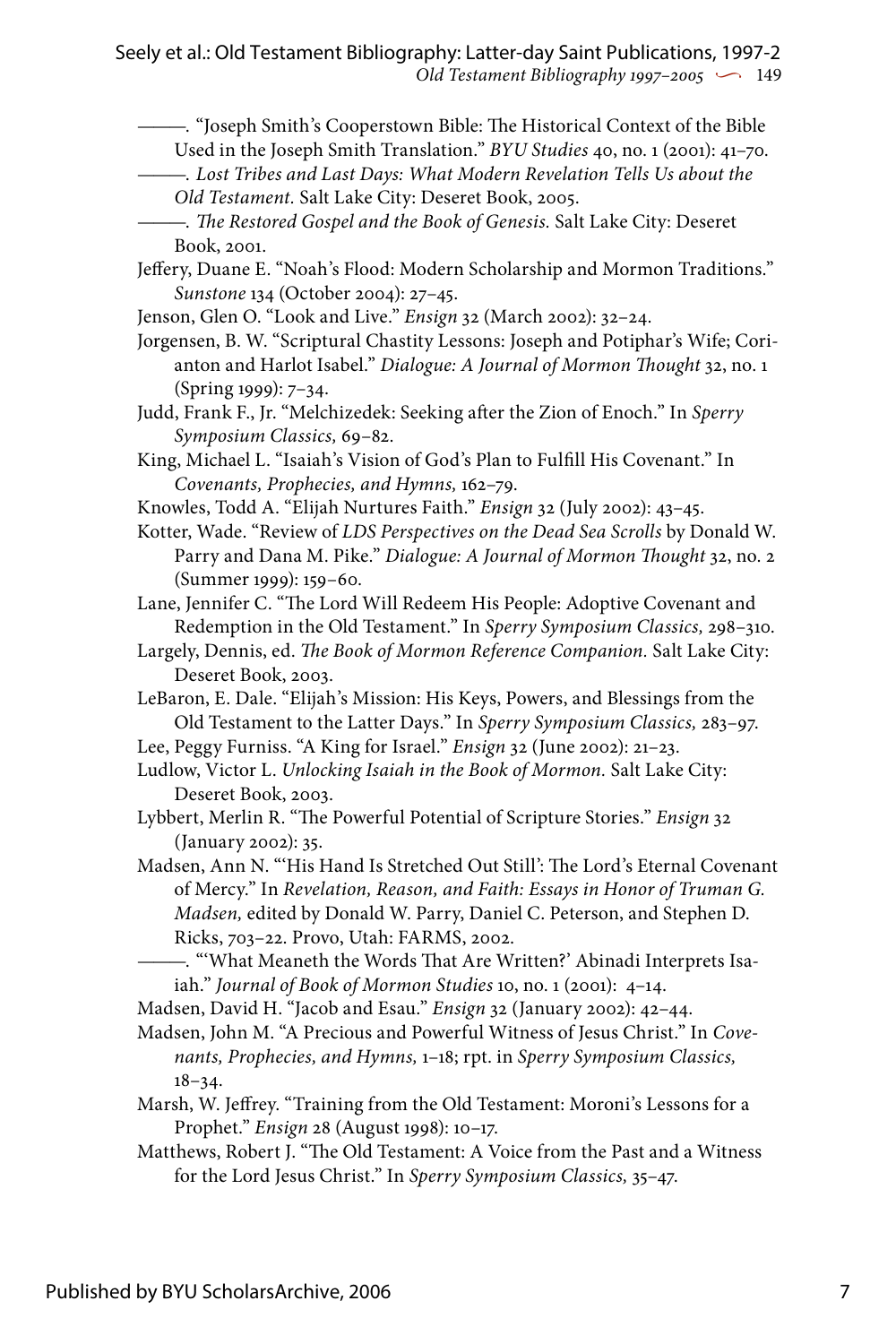$150 \sim$  *BYU Studies* 

- Matthews, Robert J. "The Role of the Joseph Smith Translation of the Bible in the Restoration of Doctrine." In *The Disciple as Witness: Essays on Latter-day Saint History and Doctrine in Honor of Richard Lloyd Anderson,* edited by. Stephen D. Ricks, Donald W. Parry, and Andrew H. Hedges, 327–54. Provo, Utah: FARMS, 2000.
- Mauss, Armand L. "In Search of Ephraim: Traditional Mormon Conceptions of Lineage and Race." *Journal of Mormon History* 25, no. 1 (1999): 131–73.
- Menlove, Frances Lee. "A Listening Heart: Reflections on 1 Kings 3:5–9." *Sunstone* 124 (October 2002): 20–21.
- Meservy, Keith H. "Lord = Jehovah." *Ensign* 32 (June 2002): 29.
- Millet, Robert L. "The Ancient Covenant Restored." *Ensign* 28 (March 1998):  $36 - 45.$
- ———. "The Eternal Gospel." *Ensign* 26 (July 1996): 48–56.
- ———. "Prophets and Priesthood in the Old Testament." In *Voices of Old Testament Prophets,* 196–215; rpt. *Sperry Symposium Classics,* 48–68.
- Morgan, Christopher J. "The Sin of Achan." *Ensign* 32 (April 2002): 43–45.
- Muhlestein, Kerry. "Believing in the Atoning Power of Christ." In *Covenants, Prophecies, and Hymns,* 89–100.
- Muldowney, Charles A. "Hezekiah's Tunnel Vision." *Ensign* 32 (September 2002): 30–33.
- Nelson, Russell M. "The Creation." *Ensign* 30 (May 2000): 84–86.
- ———. "The Exodus Repeated." *Ensign* 29 (July 1999): 6–13.
- ———. "Remnants Gathered, Covenants Fulfilled." In *Voices of Old Testament Prophets,* 1–21; rpt. *Sperry Symposium Classics,* 1–17.
- ———. "Thou Shalt Have No Other Gods." *Ensign* 26 (May 1996): 14–16.
- Newell, Lloyd D., and Robert L. Millet. *A Lamp unto My Feet: Daily Reflections on the Old Testament.* Salt Lake City: Deseret Book, 2005.
- Nibley, Hugh W. "'Great Are the Words of Isaiah.'" In *Sperry Symposium Classics,* 177–95.
- Ogden, D. Kelly. "Jerusalem." *Ensign* 33 (April 2003): 12–21.
- "Old Testament Times at a Glance." *Ensign* 32 (January 2002): 50–55.
- Olmstead, Thomas F. "The Savior's Use of the Old Testament." *Ensign* 32 (July 2002): 46–51.
- Parker, Todd B., and Robert Norman. "Moses: Witness of Jesus Christ." *Ensign* 28 (April 1998): 24–31.
- Parry, Donald W. "The Flood and the Tower of Babel." *Ensign* 28 (January 1998): 35–41.
	- ———. *Harmonizing Isaiah: Combining Ancient Sources.* Provo, Utah: FARMS, 2001.
		- ———. "Messiah Becomes the New King: Notes on Isaiah 9:3–7." In *The Disciple as Scholar: Essays on Scripture and the Ancient World in Honor of Richard Lloyd Anderson,* edited by Stephen D. Ricks, Donald W. Parry, and Andrew H. Hedges, 305–21. Provo, Utah: FARMS, 2000.
- ———. "Symbolic Action as Prophecy in the Old Testament." In *Sperry Symposium Classics,* 337–55.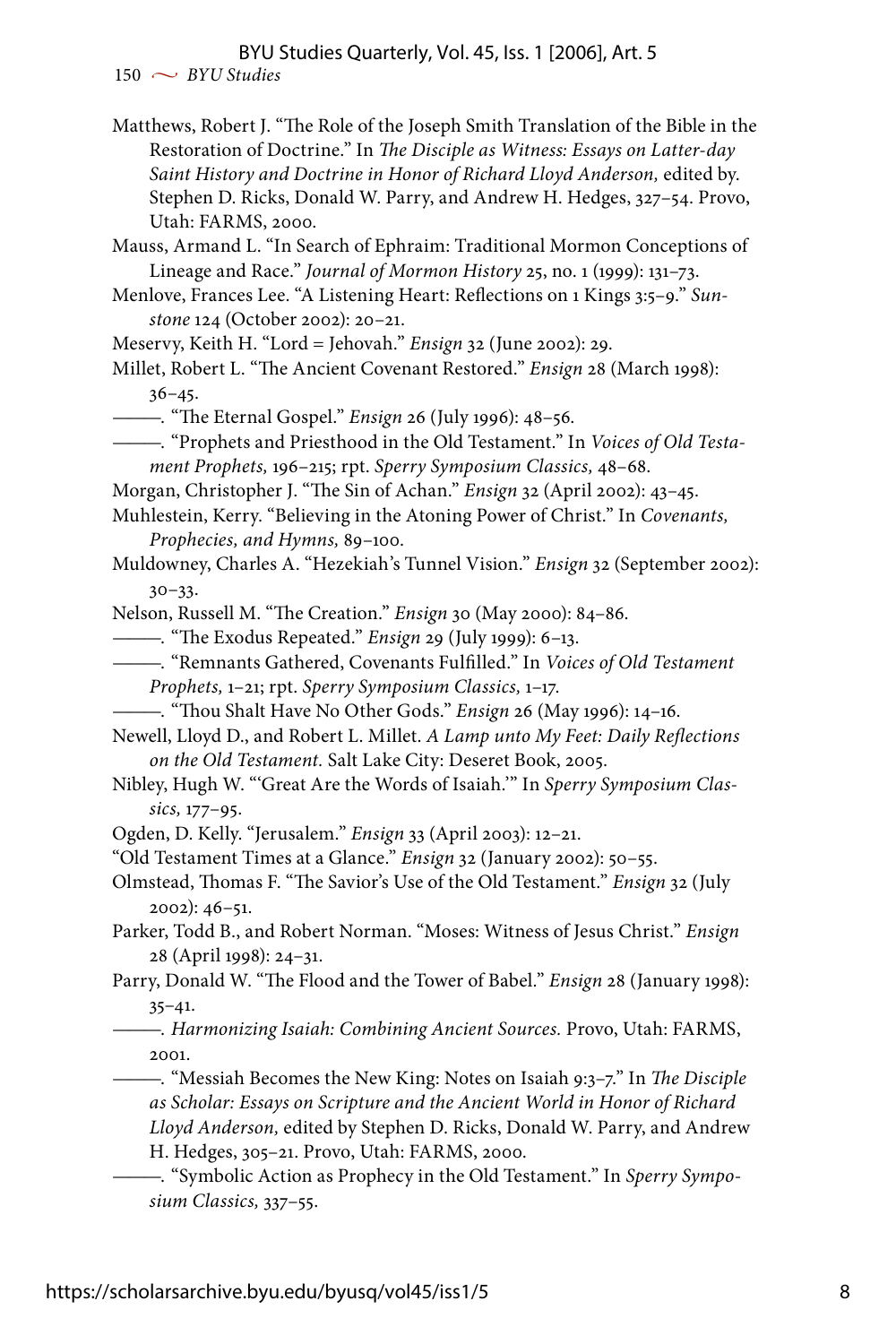———. *Visualizing Isaiah.* Provo, Utah: FARMS, 2001.

- Parry, Donald W., Jay A. Parry, and Tina M. Peterson. *Understanding Isaiah.* Salt Lake City: Deseret Book, 1998.
- Petersen, Scott R. *Where Have All the Prophets Gone? Revelation and Rebellion in the Old Testament and the Christian World.* Ogden, Utah: Latter-day Harvest, 2004.
- Peterson, Daniel C. "'Ye Are Gods': Psalm 82 and John 10 as Witnesses to the Divine Nature of Humankind." In *The Disciple as Scholar: Essays on Scripture and the Ancient World in Honor of Richard Lloyd Anderson,* edited by Stephen D. Ricks, Donald W. Parry, and Andrew H. Hedges, 471–594. Provo, Utah: FARMS, 2000.
- Peterson, Kim M. "Psalms of the Heart, Prayers unto God." In *Covenants, Prophecies, and Hymns,* 250–61.
- Pike, Dana M. "'The Great and Dreadful Day of the Lord': The Anatomy of an Expression." *BYU Studies* 41, no. 2 (2002): 149–60.
	- ———. "Israelite Inscriptions from the Time of Jeremiah and Lehi." In *Glimpses of Lehi's Jerusalem,* 193–244.

———. "Recovering the World of the Bible." In *Prelude to the Restoration,* 159–84. Pinegar, Ed J., and Richard J. Allen. *Choose Ye This Day: Daily Inspiration from* 

*the Old Testament.* American Fork, Utah: Covenant Communications, 2005. ———. *Latter-day Commentary on the Old Testament.* American Fork, Utah:

- Covenant Communications, 2001.
- ———. *Teachings and Commentaries on the Old Testament.* American Fork, Utah: Covenant Communications, 2005.
- Pratt, John P. "I Have a Question: When Was Judah's 70-Year Captivity?" *Ensign* 28 (October 1998): 64–65.
- Price, Lynn F. *Every Person in the Old Testament.* Bountiful, Utah: Horizon, 2002.
- Price, Robert M. "Prophecy and Palimpsest." *Dialogue: A Journal of Mormon Thought* 35, no. 3 (Fall 2002): 67–82.
- Rasband, Ester. "The Third Commandment." *Ensign* 29 (April 1999): 13–15.
- Read, Lenet Hadley. "The Golden Plates and the Feast of Trumpets." *Ensign* 30 (January 2000): 25–29.
- Reeve, Rex C., Jr. "A Latter-day Testament of Biblical Truth." *Ensign* 31 (January 2001): 24–29.
- Reynolds, Noel B. "The Israelite Background of Moses Typology in the Book of Mormon." *BYU Studies* 44, no. 2 (2005): 4–23.
- ———. "Lehi as Moses." *Journal of Book of Mormon Studies* 9, no. 2 (2000):  $26 - 35.$
- Richardson, Matthew O. "The King's Law: A Framework of Leadership." In *Covenants, Prophecies, and Hymns,* 101–13.
- Ricks, Stephen D. "Adam's Fall in the Book of Mormon, Second Temple Judaism, and Early Christianity." In *The Disciple as Scholar: Essays on Scripture and the Ancient World in Honor of Richard Lloyd Anderson,* edited by Stephen D. Ricks, Donald W. Parry, and Andrew H. Hedges, 595–605. Provo, Utah: FARMS, 2000.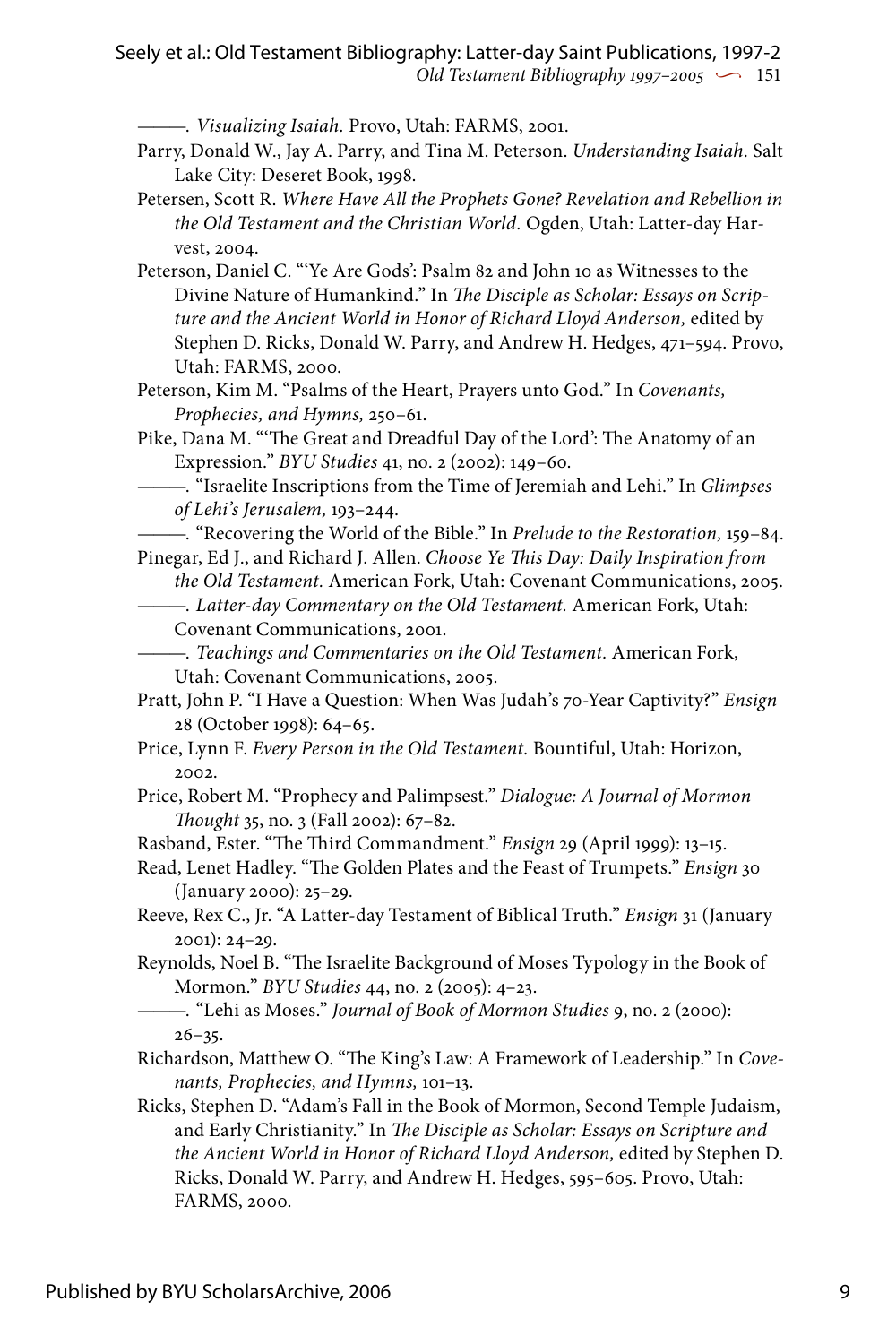$152 \sim$  *BYU Studies* 

Ricks, Stephen D. "Ancient Views of Creation and the Doctrine of Creation *ex Nihilo.*" In *Revelation, Reason, and Faith: Essays in Honor of Truman G. Madsen,* edited by Donald W. Parry, Daniel C. Peterson, and Stephen D. Ricks, 319–38. Provo, Utah: FARMS, 2002.

———. "The Law of Sacrifice." *Ensign* 28 (June 1998): 25–29.

- Ridges, David J. *The Old Testament Made Easier, Part 1.* Springville, Utah: Cedar Fort, 2005.
	- ———. *Isaiah Made Easier: In the Bible and Book of Mormon.* Springville, Utah: Bonneville Books, 2002.
- Romney, Joseph B. "Noah, the Great Preacher of Righteousness." *Ensign* 28 (February 1998): 22–28.
- Rona, Daniel. *Old Testament Supplemental Study Material.* Salt Lake City: Ensign Foundation, 2001.
- Satterfield, Bruce. "The Divine Justification for the Babylonian Destruction of Jerusalem." In *Glimpses of Lehi's Jerusalem,* 561–94.
- Schade, Aaron P. "The Kingdom of Judah: Politics, Prophets, and Scribes in the Late Preexilic Period." In *Glimpses of Lehi's Jerusalem,* 299–336.
- Schutze, Manfred H. "The Sword of the Lord and of Gideon." *Ensign* 32 (April 2002): 46–49.
- Seely, David Rolph. "Exploring the Isaiah Code: Ascending the Seven Steps on the Stairway to Heaven." Review of *Isaiah Decoded: Ascending the Ladder to Heaven,* by Avraham Gileadi. *FARMS Review of Books* 16, no. 2 (2004): 381–94.
- ———. "Genesis 15 in Light of the Restoration." In *Revelation, Reason, and Faith: Essays in Honor of Truman G. Madsen,* edited by Donald W. Parry, Daniel C. Peterson, and Stephen D. Ricks, 339–64. Provo, Utah: FARMS, 2002.
- ———. "The Restoration as Covenant Renewal." In *Sperry Symposium Classics,* 311–36.
- ———. "Sacred History, Covenants, and the Messiah: The Religious Background of the World of Lehi." In *Glimpses of Lehi's Jerusalem,* 381–420.
- ———. "Words 'Fitly Spoken': Tyndale's English Translation of the Bible." In *Prelude to the Restoration,* 212–27.
- Seely, David Rolph, and Fred E. Woods. "How Could Jerusalem, 'That Great City,' Be Destroyed?" In *Glimpses of Lehi's Jerusalem,* 595–610.
- Seely, David Rolph, and Jo Ann H. Seely. "Josephus's Portrayal of Jeremiah: A Portrait and a Self-Portrait." In *The Disciple as Scholar: Essays on Scripture and the Ancient World in Honor of Richard Lloyd Anderson,* edited by Stephen D. Ricks, Donald W. Parry, and Andrew H. Hedges, 339–58. Provo, Utah: FARMS, 2000.
	- ———. "Lehi and Jeremiah: Prophets, Priests, and Patriarchs." *Journal of Book of Mormon Studies* 8, no. 2 (1999): 24–35. Rev. ed. in *Glimpses of Lehi's Jerusalem,* 357–80.
- Seely, David Rolph, and Robert D. Hunt. "Dramatis Personae: The World of Lehi." In *Glimpses of Lehi's Jerusalem,* 41–64.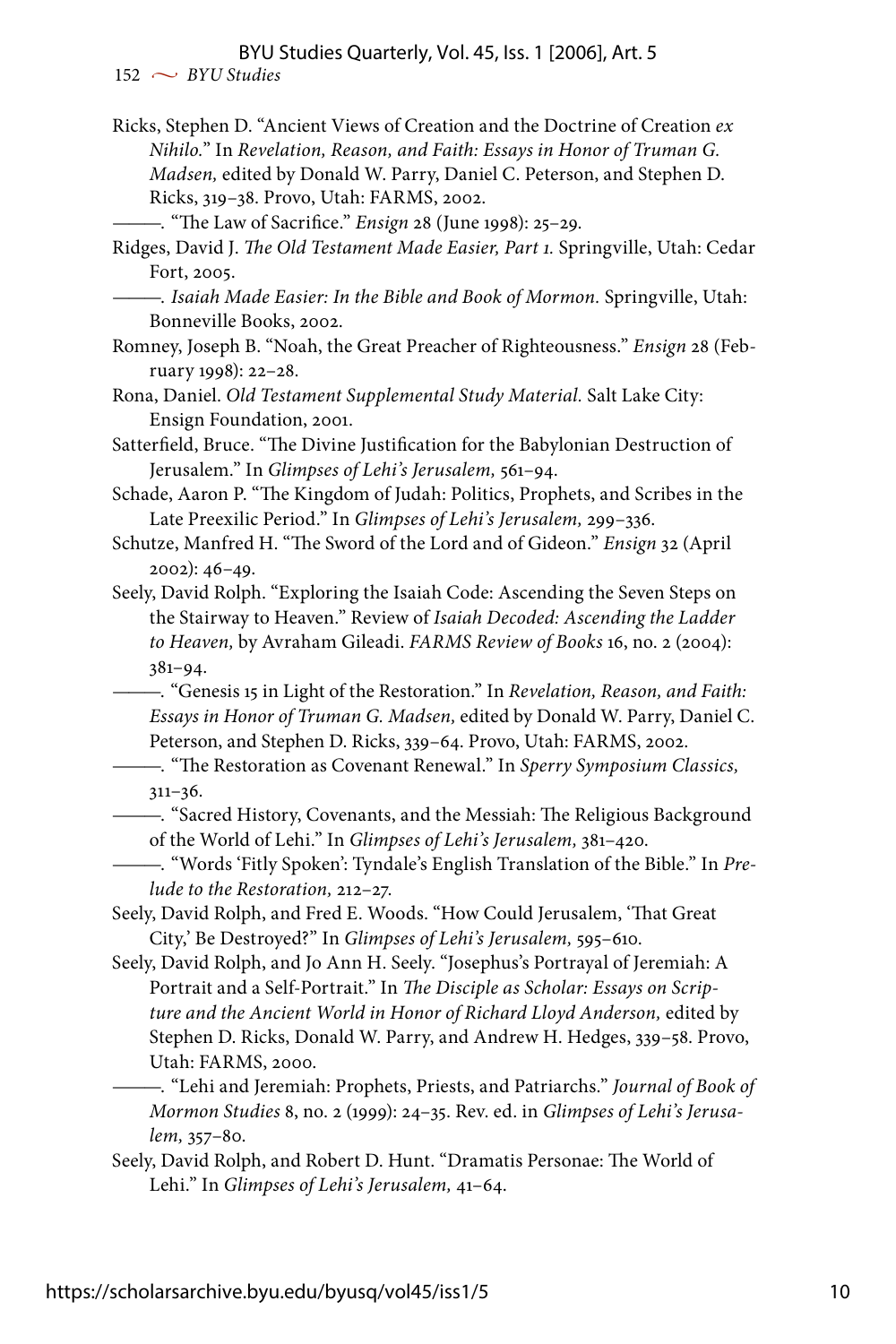Seely, Jo Ann H. "'Bringing Them Out of the Land of Jerusalem.' A Photo Essay." In *Glimpses of Lehi's Jerusalem,* 65–80.

Sherry, Thomas Edward. "Attitudes, Practices, and Positions toward Joseph Smith's Translation of the Bible: A Historical Analysis of Publications, 1847–1987." EdD diss. Brigham Young University, 1988.

- Simon, Jerald F. "Researching Isaiah Passages in the Book of Mormon." In *Covenants, Prophecies, and Hymns,* 210–23.
- Skinner, Andrew C. "Finding Jesus Christ in the Old Testament." *Ensign* 32 (June 2002): 24–28.
	- ———. "The Inextricable Link between Temple, Covenant, and Chosenness in Judaism and Mormonism." In *Covenant and Chosenness in Judaism and Mormonism,* edited by Raphael Jospe, Truman G. Madsen, and Seth Ward, 71–90. Cranbury, N.J.: Associated University Presses, 2001.
- ———. "The Influence of the Hebrew Scriptures on the Founders and Founding of the American Republic." In *Lectures on Religion and the Founding of the American Republic,* 39–48. Provo, Utah: BYU Press, 2003.
- ———. "Jacob in the Presence of God." In *Sperry Symposium Classics,* 117–32.
- ———. "Jacob: Keeper of Covenants." *Ensign* 28 (March 1998): 51–56.
- ———. "Joseph Smith Vindicated Again: Enoch, Moses 7:48, and Apocryphal Sources." In *Revelation, Reason, and Faith: Essays in Honor of Truman G. Madsen,* edited by Donald W. Parry, Daniel C. Peterson, and Stephen D. Ricks, 365–82. Provo, Utah: FARMS, 2002.
- ———. *Prophets, Priests, and Kings: Old Testament Figures Who Symbolize Christ.* Salt Lake City: Deseret Book, 2005.
	- ———. "Serpent Symbols and Salvation in the Ancient Near East and the Book of Mormon." *Journal of Book of Mormon Studies* 10, no. 2 (2001): 42–55.
- Skinner, Andrew C., and W. Jeffrey Marsh. *Scriptural Parables of the Latter Days*. Salt Lake City: Deseret Book, 2002.
- Strathearn, Gaye. "Jesus' Use of Deuteronomy in the Temptations." In *Covenants, Prophecies, and Hymns,* 114–27.
- ———. "I Have a Question: Who Were the Maccabees and How Did They Influence Jewish History?" *Ensign* 28 (December 1998): 49.
- ———. "The Wife/Sister Experience: Pharaoh's Introduction to Jehovah." In *Sperry Symposium Classics,* 100–116.
- Swift, Charles. "The Power of Symbol." In *Covenants, Prophecies, and Hymns,*  $224 - 39.$
- Tanner, John S. "Hast Thou Considered My Servant Job?" In *Sperry Symposium Classics,* 266–82.
- Tefan, Jean A. "Jeremiah: As Potter's Clay." *Ensign* 32 (October 2002): 11–13.
- Thomas, M. Catherine. "The Provocation in the Wilderness and the Rejection of Grace." In *Sperry Symposium Classics,* 164–76.
- Thompson, Jeffrey P., and John W. Welch. "The Rechabites: A Model Group in Lehi's World." In *Glimpses of Lehi's Jerusalem,* 611–24.
- Thompson, John S. "Lehi and Egypt." In *Glimpses of Lehi's Jerusalem,* 159–276.
- Tvedtnes, John A. "Ancient Israelite Psalters." In *Covenants, Prophecies, and Hymns,* 240–49.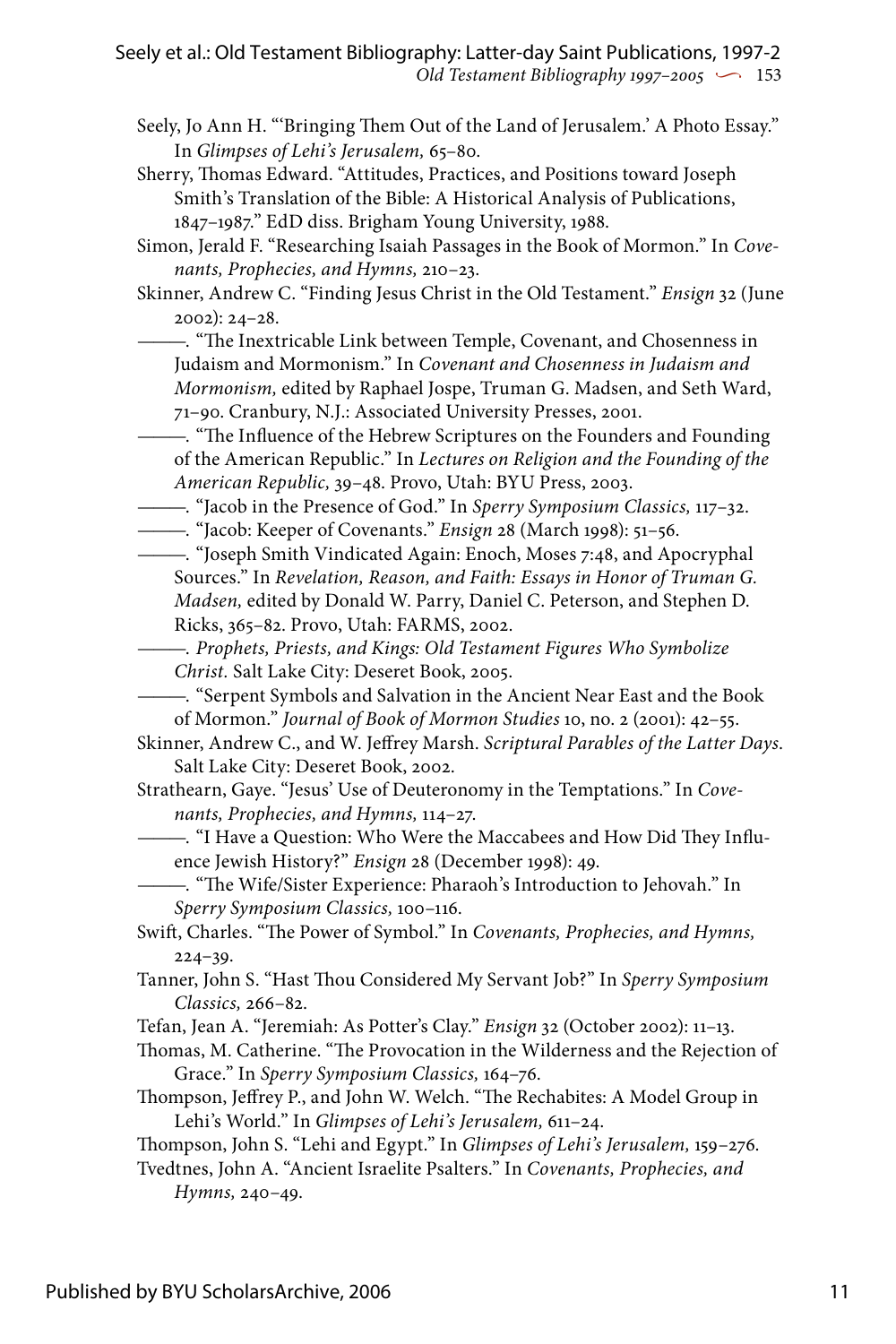154  $\sim$  *BYU Studies* 

| Tvedtnes, John A. "Early Christian and Jewish Rituals Related to Temple Prac- |
|-------------------------------------------------------------------------------|
| tices." In First Annual Mormon Apologetics Symposium: Proceedings. Ben        |
| Lomond, Calif.: Foundation for Apologetic Information and Research, 1999.     |
| - The Higher and Lesser Laws." In Revelation, Reason, and Faith: Essays in    |

*Honor of Truman G. Madsen,* edited by Donald W. Parry, Daniel C. Peterson, and Stephen D. Ricks, 383–406. Provo, Utah: FARMS, 2002.

———. "Temple Prayer in Ancient Times." In *The Temple in Time and Eternity,* edited by Donald W. Parry and Stephen D. Ricks, 79–98. Provo, Utah: FARMS, 1999.

Tvedtnes, John A., Brian M. Hauglid, and John Gee. *Traditions about the Early Life of Abraham.* Provo, Utah: FARMS, 2001.

Uceda, Juan. "Jonah and the Second Chance." *Ensign* 32 (September 2002):  $26 - 29.$ 

Underwood, Grant. "The Prophet Joseph Smith's Use of the Old Testament." *Ensign* 32 (August 2002): 30–35.

Valletta, Thomas R. *The Old Testament for Latter-day Saint Families.* Salt Lake City: Deseret Book, 2005.

———. "The True Bread of Life." *Ensign* 29 (March 1999): 7–14.

- Van Dyke, Blair G. "Profiles of a Covenant People." In *Covenants, Prophecies, and Hymns,* 35–54.
- Wayment, Thomas A. "Jesus' Use of Psalms in Matthew." In *Covenants, Prophecies, and Hymns,* 275–89.
- Welch, John W. "The Calling of Lehi as a Prophet in the World of Jerusalem." In *Glimpses of Lehi's Jerusalem,* 421–48.

———. "The Trial of Jeremiah: A Legal Legacy from Lehi's Jerusalem." In *Glimpses of Lehi's Jerusalem,* 337–56.

Welch, John W., and Robert D. Hunt. "Culturegram: Jerusalem 600 B.C." In *Glimpses of Lehi's Jerusalem,* 1–40.

Welch, John W., David Rolph Seely, and Jo Ann H. Seely, eds. *Glimpses of Lehi's Jerusalem.*

Wilcox, S. Michael. "The Abrahamic Covenant." *Ensign* (January 1998): 42–48. ———. "The 12 Spies." *Ensign* 32 (March 2002): 35–37.

Wilcox, S. Michael, John Telford, and others. *On Holy Ground: Images of Old Testament Lands.* American Fork, Utah: Covenant Communications, 2001.

Wilson, Keith J. "From Gutenburg to Grandin: Tracing the Development of the Printing Press." In *Prelude to the Restoration,* 269–85.

Woodford, Robert J. "'In the Beginning': A Latter-day Perspective." *Ensign* 28 (January 1998): 12–19.

Wright, Dennis A. "'None Were Greater': A Restoration View of Melchizedek." *Ensign* 28 (February 1998): 30–35.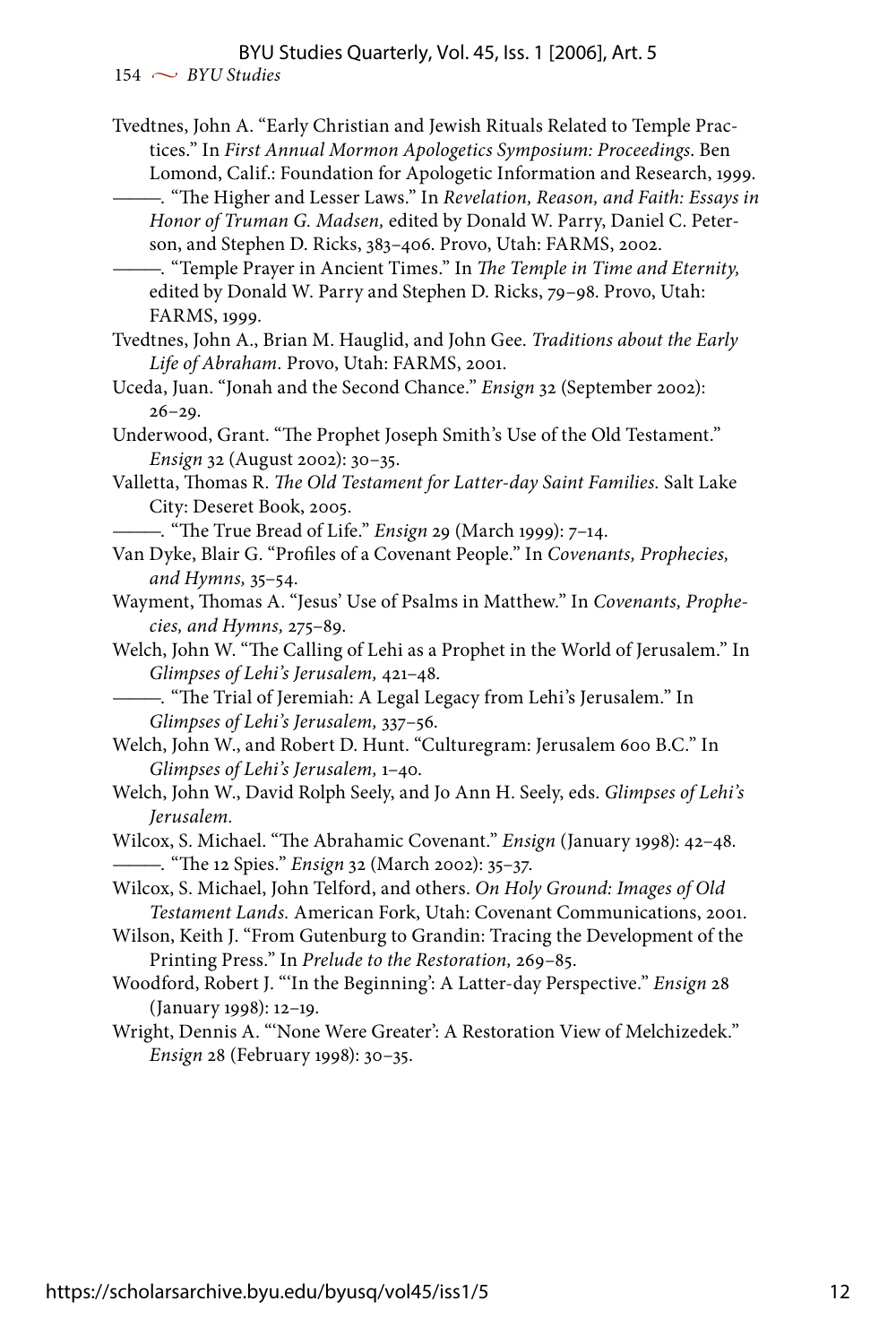## **Bibliography by Old Testament Book**

## **Genesis**

Bailey, Arthur A. "What Modern Revelation Teaches about Adam." *Ensign.* Barney, Kevin L. "Examining Six Key Concepts in Joseph Smith's Understanding of Genesis 1:1." *BYU Studies.* ———. "Joseph Smith's Emendation of Hebrew Genesis 1:1." *Dialogue*. Dozeman, Thomas B. "The Authorship of the Pentateuch." *Dialogue*. Flake, Kathleen. "Evil's Origins and Evil's End in the Joseph Smith Translation of Genesis." *Sunstone*. Hallen, Cynthia L. "Rebekah." *Ensign*. Jackson, Kent P. *The Restored Gospel and the Book of Genesis.*  Jeffery, Duane E. "Noah's Flood: Modern Scholarship and Mormon Traditions." *Sunstone*. Jorgensen, B. W. "Scriptural Chastity Lessons: Joseph and Potiphar's Wife; Corianton and Harlot Isabel." *Dialogue.* Madsen, David H. "Jacob and Esau." *Ensign*. Mauss, Armand L. "In Search of Ephraim: Traditional Mormon Conceptions of Lineage and Race." *Journal of Mormon History*. Nelson, Russell M. "The Creation." *Ensign*. Parry, Donald W. "The Flood and the Tower of Babel." *Ensign*. Ricks, Stephen D. "Ancient Views of Creation and the Doctrine of Creation *ex Nihilo.*" *Revelation, Reason, and Faith.* Romney, Joseph B. "Noah, the Great Preacher of Righteousness." *Ensign*. Seely, David Rolph. "Genesis 15 in Light of the Restoration." *Revelation, Reason, and Faith*. Skinner, Andrew C. "Jacob in the Presence of God." *Sperry Symposium Classics*. ———. "Jacob: Keeper of Covenants." *Ensign*. Strathearn, Gaye. "The Wife/Sister Experience: Pharaoh's Introduction to Jehovah." *Sperry Symposium Classics*. Tvedtnes, John A., Brian Hauglid, and John Gee. *Traditions about the Early Life of Abraham.* Woodford, Robert J. "In the Beginning: A Latter-day Perspective." *Ensign*. Wright, Dennis A. "None Were Greater: A Restoration View of Melchizedek." *Ensign*. **Exodus** Bird, Randall C. "Moses and the Passover." *Ensign*. Brown, S. Kent. "Trust in the Lord: Exodus and Faith." *Sperry Symposium Classics*.

Ferrel, David W. "The Lord Is among Us!" *Ensign*.

Huntington, Ray L. "I Have a Question: Do We Know Where Mount Sinai Is?" *Ensign*.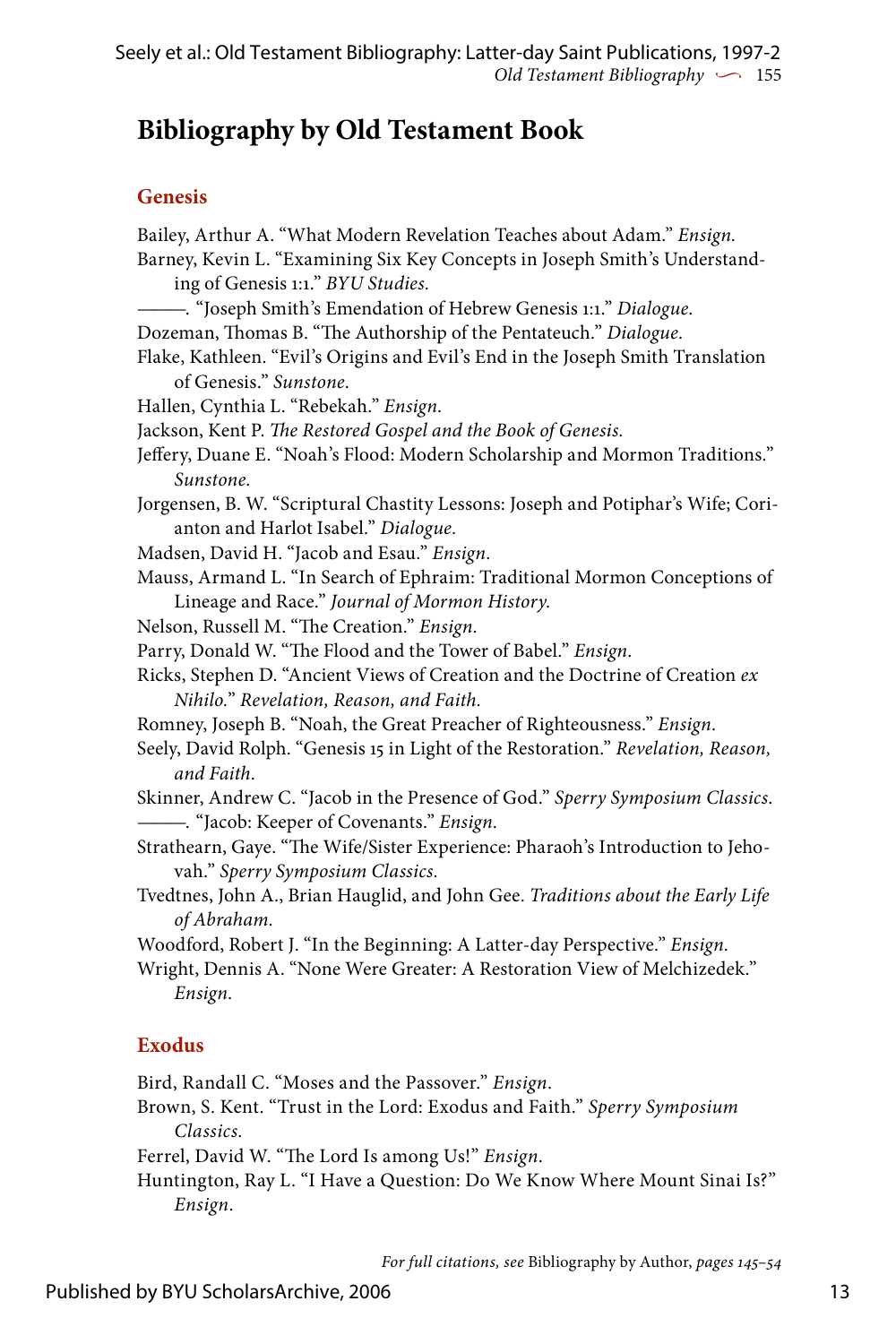156  $\sim$  *BYU Studies* 

Nelson, Russell M. "The Exodus Repeated." *Ensign*.

- Thomas, M. Catherine. "The Provocation in the Wilderness and the Rejection of Grace." *Sperry Symposium Classics*.
- Valletta, Thomas R. "The True Bread of Life." *Ensign*.

#### **Leviticus**

Ricks, Stephen D. "The Law of Sacrifice." *Ensign*.

#### **Numbers**

Jenson, Glen O. "Look and Live." *Ensign*. Wilcox, S. Michael. "The 12 Spies." *Ensign*.

#### **Deuteronomy**

Allred, Philip A. "Moses' Charge to Remember." *Covenants, Prophecies, and Hymns*.

Ballard, M. Russell. "The Law of Sacrifice." *Ensign*.

- Durkin, Timothy W. "Deuteronomy as a Constitutional Covenant." *Covenants, Prophecies, and Hymns*.
- Richardson, Matthew O. "The King's Law: A Framework of Leadership." *Covenants, Prophecies, and Hymns*.
- Strathearn, Gaye. "Jesus' Use of Deuteronomy in the Temptations." *Covenants, Prophecies, and Hymns*.

#### **Joshua**

Morgan, Christopher J. "The Sin of Achan." *Ensign*.

#### **Judges**

Schutze, Manfred H. "The Sword of the Lord and of Gideon." *Ensign.*

#### **1 & 2 Samuel**

Campbell, Linda M. "Hannah: Devoted Handmaid of the Lord." *Ensign*. Grahl, Paulo R. "Eli and His Sons." *Ensign*. Hinckley, Gordon B. "Overpowering the Goliaths in Our Lives." *Ensign*. Lee, Peggy Furniss. "A King for Israel." *Ensign*.

#### **1 & 2 Kings / 1 & 2 Chronicles**

Barker, Margaret. "What Did King Josiah Reform?" *Glimpses of Lehi's Jerusalem.* Hamula, James J. "The Quest for Wisdom." *Ensign*. Hardy, Ralph W., Jr. "Naaman and Gehazi: A Contrast in Obedience." *Ensign*. Holland, Jeffrey R. "A Handful of Meal and a Little Oil." *Ensign*. Knowles, Todd A. "Elijah Nurtures Faith." *Ensign*.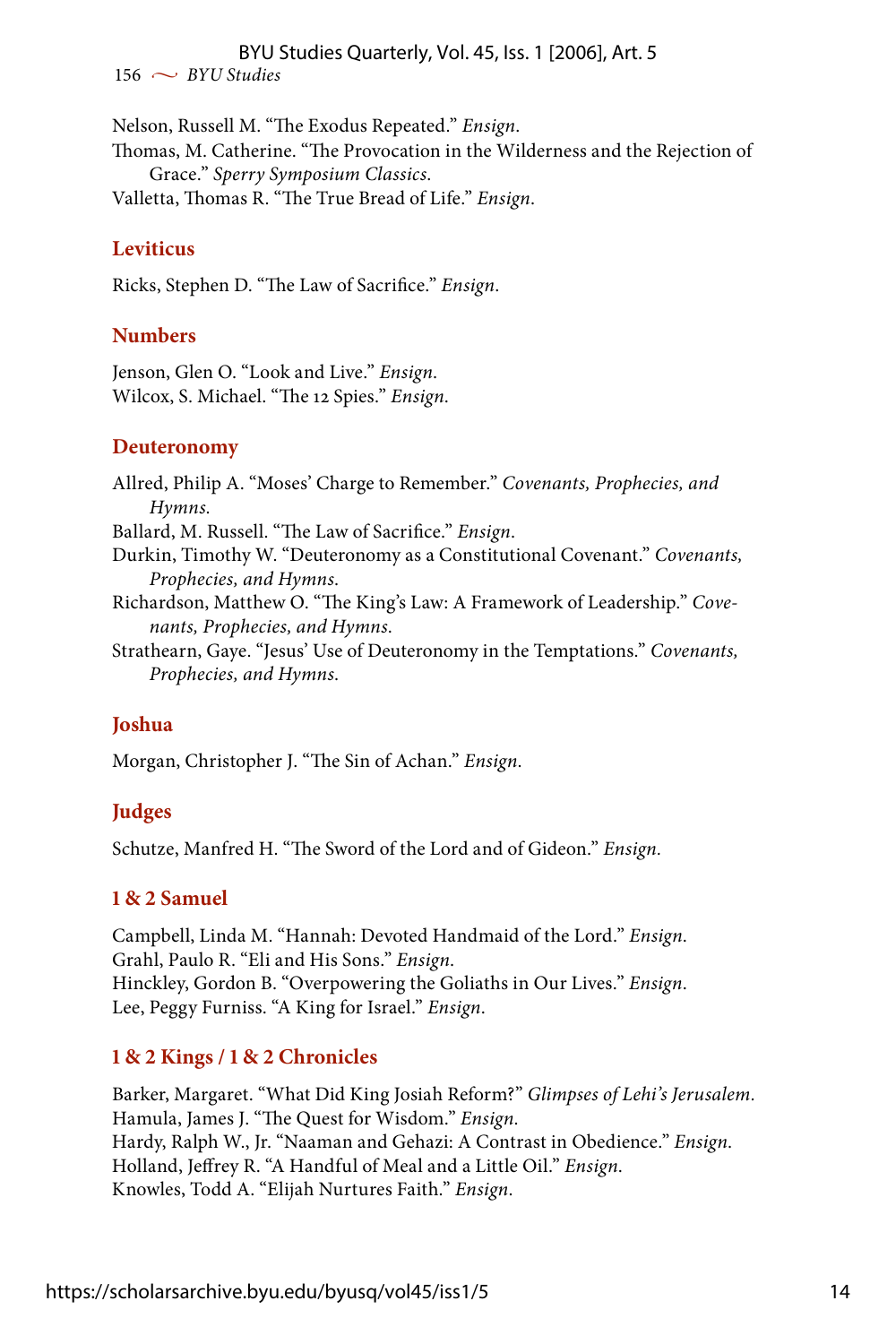LeBaron, E. Dale. "Elijah's Mission: His Keys, Powers, and Blessings from the Old Testament to the Latter Days." *Sperry Symposium Classics.*

Menlove, Frances Lee. "A Listening Heart: Reflections on 1 Kings 3:5–9." *Sunstone*.

Muldowney, Charles A. "Hezekiah's Tunnel Vision." *Ensign*.

## **Ezra/Nehemiah**

Amistad, Modesto M., Jr. "Wanted: Modern Nehemiahs." *Ensign*. Garner, Brian D. "Ezra Unfolds the Scriptures." *Ensign*.

## **Esther**

Austin, Michael. "Meditations on the Book of Esther." *Sunstone.*

## **Job**

Hunter, Kendal Brian. *Consider My Servant Job.* 

Tanner, John S. "Hast Thou Considered My Servant Job?" *Sperry Symposium Classics.*

## **Psalms/Proverbs/Ecclesiastes/Song of Solomon**

- Davidson, Karen Lynn. "Eliza R. Snow, Psalmist of the Latter Days." *Covenants, Prophecies, and Hymns.*
- Hauglid, Brian M. "Temple Imagery in the Psalms." *Covenants, Prophecies, and Hymns.*
- Hoskisson, Paul Y. "The Witness for Christ in Psalm 22." *Covenants, Prophecies, and Hymns.*
- Madsen, John M. "A Precious and Powerful Witness of Jesus Christ." *Covenants, Prophecies, and Hymns*; rpt. in *Sperry Symposium Classics*.
- Peterson, Daniel C. "'Ye Are Gods': Psalm 82 and John 10 as Witnesses to the Divine Nature of Humankind." *Disciple as Scholar.*
- Peterson, Kim M. "Psalms of the Heart, Prayers unto God." *Covenants, Prophecies, and Hymns*.
- Tvedtnes, John A. "Ancient Israelite Psalters." *Covenants, Prophecies, and Hymns*.
- Wayment, Thomas A. "Jesus' Use of Psalms in Matthew." *Covenants, Prophecies, and Hymns*.

## **Isaiah**

Andreason, Bruce L. "The Mantle of Elijah." *Ensign.* Ball, Terry B. "Isaiah and the Gentiles." *Covenants, Prophecies, and Hymns*. ———. "Isaiah and the Great Arraignment." *Voices of Old Testament Prophets,* 46–60; rpt. in *Sperry Symposium Classics*. Barney, Kevin L. "Isaiah Interwoven." *FARMS Review of Books*. Bassett, K. Douglas. *Commentaries on Isaiah in the Book of Mormon.*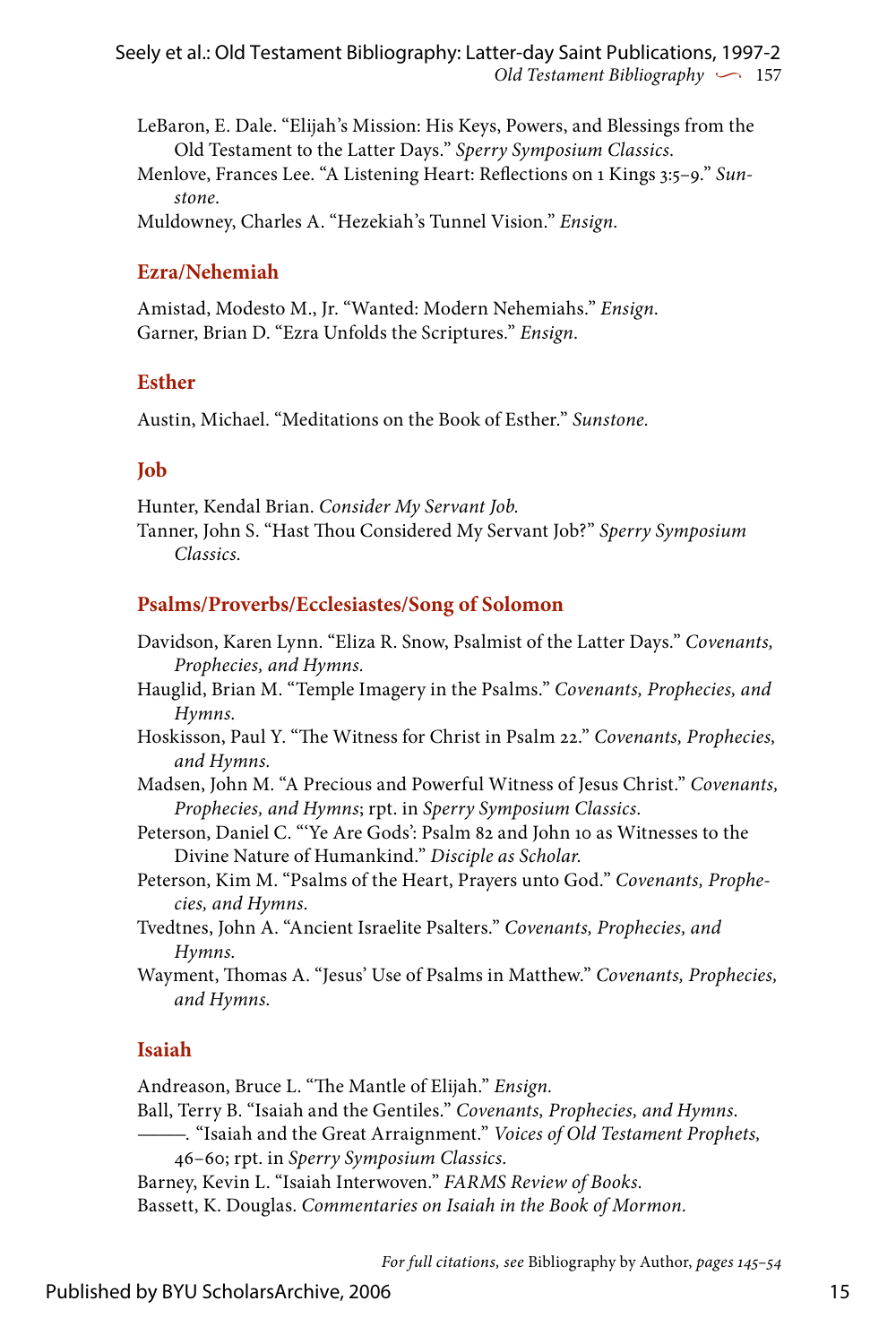158  $\sim$  *BYU Studies* 

Bokovoy, David E. "The Calling of Isaiah." *Covenants, Prophecies, and Hymns.* Crowther, Duane S. *How to Understand the Book of Isaiah.* 

- Davis, Garold N. "Book of Mormon Commentary on Isaiah." *Ensign.*
- Eastmond, Mark Elbert. "Images of Mercy in the Writings of Isaiah." In *Covenants, Prophecies, and Hymns*.

Gileadi, Avraham. *The End from the Beginning: The Apocalyptic Vision of Isaiah.*  ———. *Isaiah Decoded: Ascending the Ladder to Heaven.* 

Gorton, H. Clay. *The Legacy of the Brass Plates of Laban: A Comparison of Biblical and Book of Mormon Isaiah Texts.* 

Hallen, Cynthia L. "Redeeming the Desolate Woman: The Message of Isaiah 54 and 3 Nephi 22." *Journal of Book of Mormon Studies*.

Hoskisson, Paul Y. "A Latter-day Saint Reading of Isaiah: The Example of Isaiah 6." *Sperry Symposium Classics*.

King, Michael L. "Isaiah's Vision of God's Plan to Fulfill His Covenant." *Covenants, Prophecies, and Hymns*.

Ludlow, Victor L. *Unlocking Isaiah in the Book of Mormon.* 

Madsen, Ann M. "'What Meaneth the Words That Are Written?' Abinadi Interprets Isaiah." *Journal of Book of Mormon Studies*.

Nibley, Hugh W. "Great Are the Words of Isaiah." *Sperry Symposium Classics.*

Parry, Donald W. *Harmonizing Isaiah: Combining Ancient Sources.* 

———. "Messiah Becomes the New King: Notes on Isaiah 9:3–7." *Disciple as Scholar.*

———. *Visualizing Isaiah.* 

Parry, Donald W., Jay A. Parry, and Tina M. Peterson. *Understanding Isaiah.* Ridges, David J. *Isaiah Made Easier in the Bible and Book of Mormon.*

Seely, David Rolph. "Exploring the Isaiah Code: Ascending the Seven Steps on the Stairway to Heaven." Review of *Isaiah Decoded. FARMS Review of Books*.

Simon, Jerald F. "Researching Isaiah Passages in the Book of Mormon." *Covenants, Prophecies, and Hymns*.

#### **Jeremiah/Lamentations**

Draper, Richard D. "The Prophets of the Exile: Saviors of a People." *Voices of Old Testament Prophets*; rpt. in *Sperry Symposium Classics*.

Pike, Dana M. "Israelite Inscriptions from the Time of Jeremiah and Lehi." *Glimpses of Lehi's Jerusalem.*

Seely, David Rolph, and Jo Ann H. Seely. "Josephus's Portrayal of Jeremiah: A Portrait and a Self-Portrait." *Disciple as Scholar.*

———. "Lehi and Jeremiah: Prophets, Priests, and Patriarchs." *Journal of Book of Mormon Studies*.

Tefan, Jean A. "Jeremiah: As Potter's Clay." *Ensign*.

Welch, John W. "The Trial of Jeremiah: A Legal Legacy from Lehi's Jerusalem." *Glimpses of Lehi's Jerusalem*.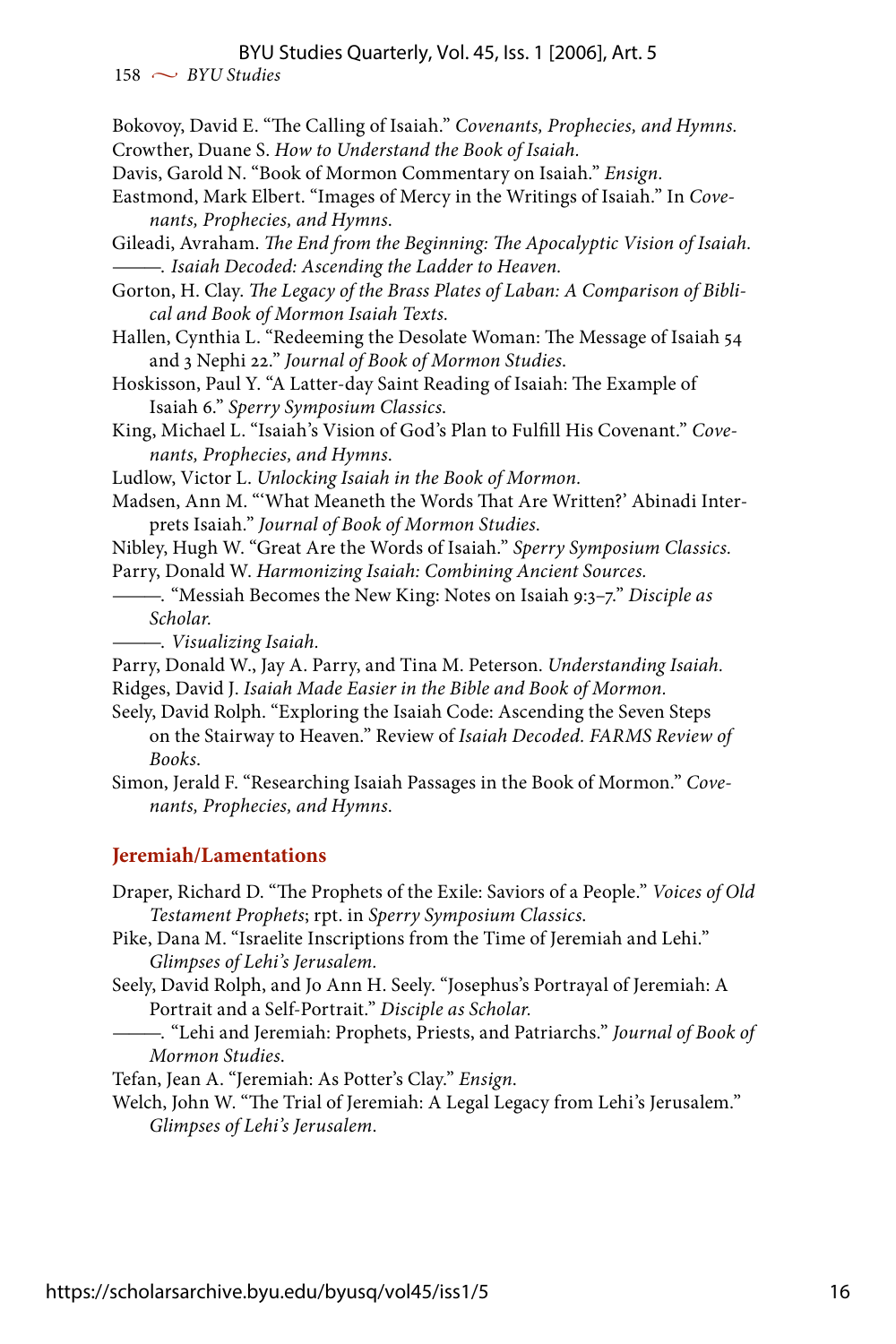## **Ezekiel**

Draper, Richard D. "The Prophets of the Exile: Saviors of a People." *Voices of Old Testament Prophets*; rpt. in *Sperry Symposium Classics*.

## **Daniel**

Call, Terry W. "Facing the Fiery Furnace." *Ensign*.

Draper, Richard D. "The Prophets of the Exile: Saviors of a People." *Voices of Old Testament Prophets*; rpt. in *Sperry Symposium Classics*.

## **Twelve Minor Prophets**

Gillum, Gary P. "Obadiah's Vision of Saviors on Mount Zion." *Voices of Old Testament Prophets*; rpt. in *Sperry Symposium Classics*.

Huntington, Ray L. "Consider Your Ways: The Book of Haggai and the Responsibilities and Blessings of Temple Work." *Sperry Symposium Classics*.

Pike, Dana M. "'The Great and Dreadful Day of the Lord': The Anatomy of an Expression." *BYU Studies*.

Uceda, Juan. "Jonah and the Second Chance." *Ensign*.

## **Bibliography by Select Subject Categories**

## **Abraham and Sarah** [see also *Covenant*]

Dahl, Larry E. "The Abrahamic Test." *Sperry Symposium Classics*.

Tvedtnes, John A., Brian Hauglid, and John Gee. *Traditions about the Early Life of Abraham.*

Wright, Dennis A. "None Were Greater: A Restoration View of Melchizedek." *Ensign*.

## **Adam and Eve** [see also *Creation, Fall*]

Bailey, Arthur A. "What Modern Revelation Teaches about Adam." *Ensign*.

## **Adversity**

Flake, Kathleen. "Evil's Origins and Evil's End in the Joseph Smith Translation of Genesis." *Sunstone.*

## **Apocrypha and Pseudepigrapha (including intertestamental books and Dead Sea Scrolls)**

Kotter, Wade. "Review of *LDS Perspectives on the Dead Sea Scrolls* by Donald W. Parry and Dana M. Pike." *Dialogue.*

Skinner, Andrew C. "Joseph Smith Vindicated Again: Enoch, Moses 7:48, and Apocryphal Sources." *Revelation, Reason, and Faith*.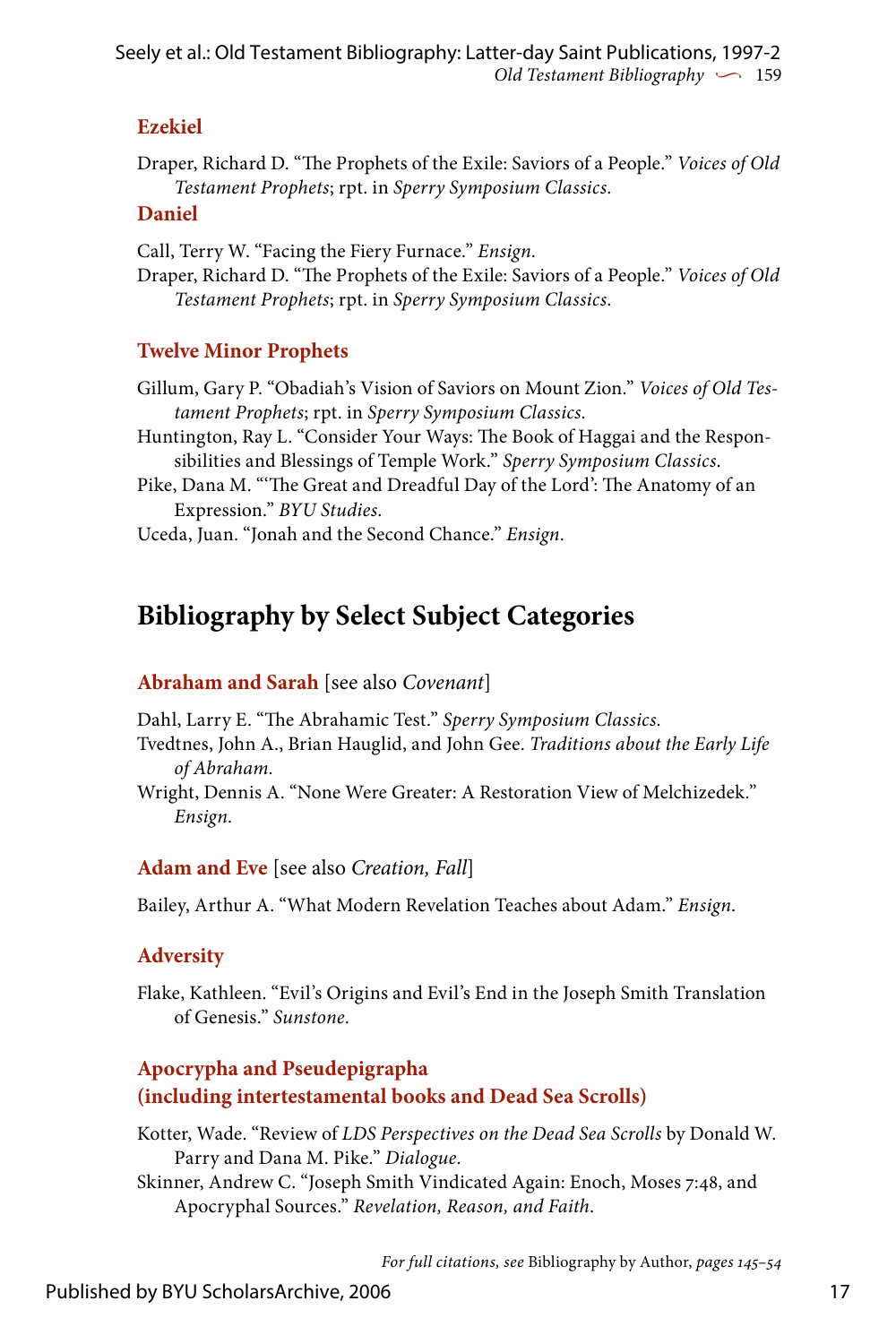$160 \sim$  *BYU Studies* 

#### **Bible: Joseph Smith Translation**

| Faulring, Scott H., Kent P. Jackson, and Robert J. Matthews. Joseph Smith's New |
|---------------------------------------------------------------------------------|
| Translation of the Bible: Original Manuscripts.                                 |
| Flake, Kathleen. "Evil's Origins and Evil's End in the Joseph Smith Translation |
| of Genesis." Sunstone.                                                          |

- Hite, Steven J., Julie M. Hite, and R. Tom Melville. *The Old Testament with the Joseph Smith Translation.*
- Jackson, Kent P. *The Book of Moses and the Joseph Smith Translation Manuscripts.* 
	- ———. "Joseph Smith's Cooperstown Bible: The Historical Context of the Bible Used in the Joseph Smith Translation." *BYU Studies.*
- Matthews, Robert J. "The Role of the Joseph Smith Translation of the Bible in the Restoration of Doctrine." *Disciple as Witness.*
- Sherry, Thomas Edward. "Attitudes, Practices, and Positions toward Joseph Smith's Translation of the Bible: A Historical Analysis of Publications, 1847–1987." EdD diss.

#### **Bible: King James Version**

Jackson, Kent P. "Joseph Smith's Cooperstown Bible: The Historical Context of the Bible Used in the Joseph Smith Translation." *BYU Studies*.

#### **Bible: LDS Interpretation**

Fontaine, Carole R. "Wisdom Traditions in the Hebrew Bible." *Dialogue.*

#### **Bible: Origin, Formation, and Translation**

Barney, Kevin L. "Reflections on the Documentary Hypothesis." *Dialogue*. Price, Robert M. "Prophecy and Palimpsest." *Dialogue.*

- Seely, David Rolph. "Words 'Fitly Spoken': Tyndale's English Translation of the Bible." *Prelude to the Restoration*.
- Wilson, Keith J. "From Gutenburg to Grandin: Tracing the Development of the Printing Press." *Prelude to the Restoration*.

#### **Biblical Criticism**

Price, Robert M. "Prophecy and Palimpsest." *Dialogue.*

#### **Book of Mormon and the Old Testament**

Adams, William James, Jr. "Nephi's Written Language and the Standard Biblical Hebrew of 600 B.C." *Glimpses of Lehi's Jerusalem.*

Bokovoy, David E., and John A. Tvedtnes. *Testaments: Links between the Book of Mormon and the Hebrew Bible.*

Chadwick, Jeffrey R. "Lehi's House in Jerusalem and the Land of His Inheritance." *Glimpses of Lehi's Jerusalem*.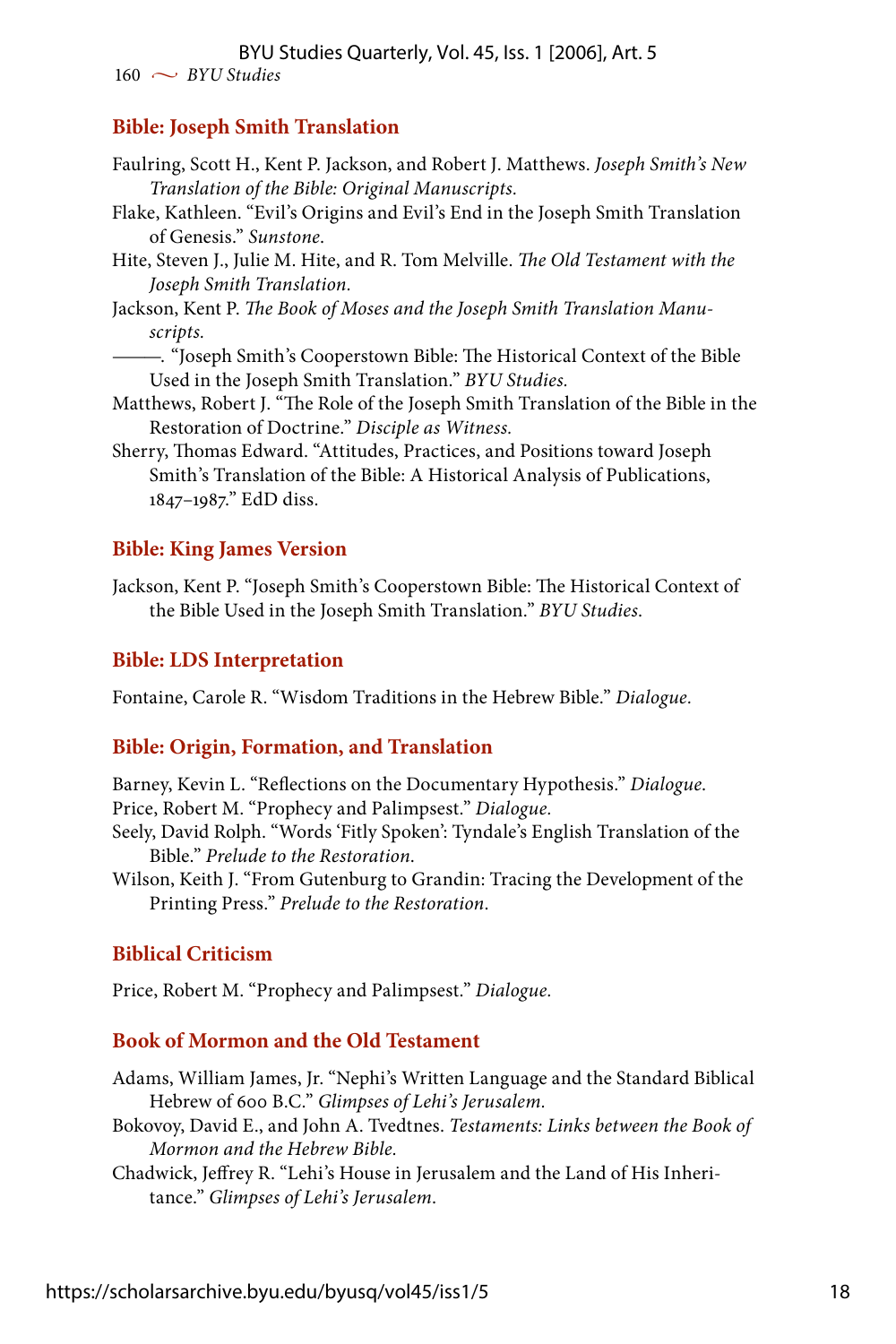- Christensen, Kevin. "The Temple, the Monarchy, and Wisdom: Lehi's World and the Scholarship of Margaret Barker." *Glimpses of Lehi's Jerusalem*.
- Coleman, Gary J. "The Book of Mormon: A Guide for the Old Testament." *Ensign*.
- Davis, Garold N. "Book of Mormon Commentary on Isaiah." *Ensign*.

- Gileadi, Avraham. *The Last Days: Types and Shadows from the Bible and the Book of Mormon.*
- Gorton, H. Clay. *The Legacy of the Brass Plates of Laban: A Comparison of Biblical and Book of Mormon Isaiah Texts.*
- Hallen, Cynthia L. "Redeeming the Desolate Woman: The Message of Isaiah 54 and 3 Nephi 22." *Journal of Book of Mormon Studies*.
- Horton, George A., Jr. "An Indispensable Foundation." *Ensign*.
- Jackson, Kent P. "I Have a Question: Why Is the Witness of Christ and His Mission Much Clearer in the Book of Mormon Than in the Old Testament?" *Ensign*.
- Ludlow, Victor L. *Unlocking Isaiah in the Book of Mormon.*
- Madsen, Ann M. "'What Meaneth the Words That Are Written?' Abinadi Interprets Isaiah." *Journal of Book of Mormon Studies*.
- Marsh, W. Jeffrey. "Training from the Old Testament: Moroni's Lessons for a Prophet." *Ensign*.
- Read, Lenet Hadley. "The Golden Plates and the Feast of Trumpets." *Ensign*.
- Seely, David Rolph, and Robert D. Hunt. "Dramatis Personae: The World of Lehi." *Glimpses of Lehi's Jerusalem*.
- Seely, Jo Ann H. "'Bringing Them Out of the Land of Jerusalem.' A Photo Essay." *Glimpses of Lehi's Jerusalem*.
- Simon, Jerald F. "Researching Isaiah Passages in the Book of Mormon." *Covenants, Prophecies, and Hymns*.

Thompson, John S. "Lehi and Egypt." *Glimpses of Lehi's Jerusalem*.

#### **Covenant**

Allred, Philip A. "Moses' Charge to Remember." *Covenants, Prophecies, and Hymns*.

- Durkin, Timothy W. "Deuteronomy as a Constitutional Covenant." *Covenants, Prophecies, and Hymns*.
- Hardison, Amy Blake. "Being a Covenant People." *Covenants, Prophecies, and Hymns*.
- King, Michael L. "Isaiah's Vision of God's Plan to Fulfill His Covenant." *Covenants, Prophecies, and Hymns*.

Lane, Jennifer C. "The Lord Will Redeem His People: Adoptive Covenant and Redemption in the Old Testament." *Sperry Symposium Classics.*

Madsen, Ann N. "'His Hand Is Stretched Out Still': The Lord's Eternal Covenant of Mercy." *Revelation, Reason, and Faith.*

Millet, Robert L. "The Ancient Covenant Restored." *Ensign*.

———. "The Eternal Gospel." *Ensign*.

Gee, John. "A Seething Pot in the North: International Affairs Leading Up to Lehi's Day." *Glimpses of Lehi's Jerusalem*.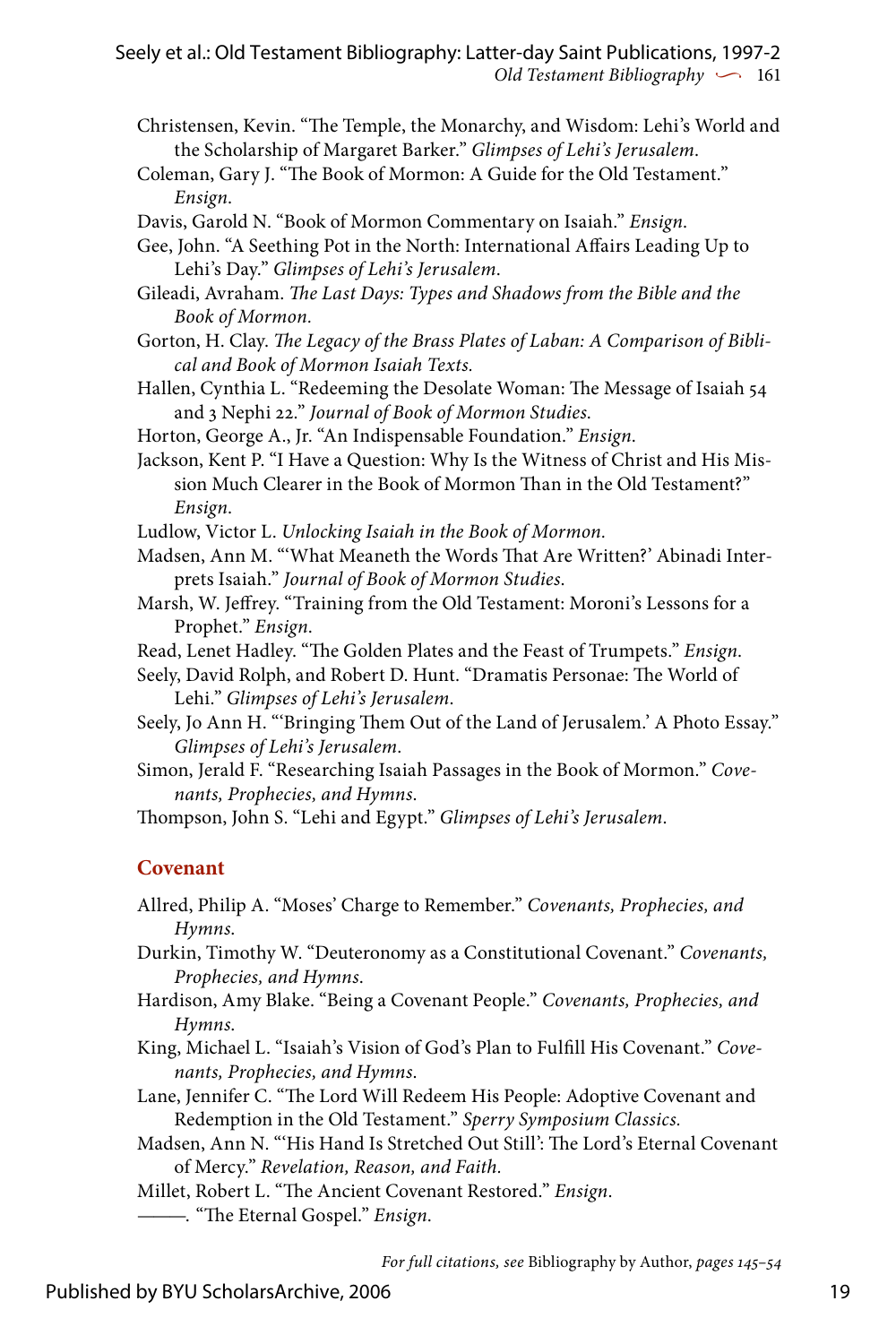162  $\sim$  *BYU Studies* 

- Nelson, Russell M. "Remnants Gathered, Covenants Fulfilled." *Sperry Symposium Classics*.
- Seely, David Rolph. "The Restoration as Covenant Renewal." *Sperry Symposium Classics*.

———. "Sacred History, Covenants, and the Messiah: The Religious Background of the World of Lehi." *Glimpses of Lehi's Jerusalem*.

Skinner, Andrew C. "The Inextricable Link between Temple, Covenant, and Chosenness in Judaism and Mormonism." *Covenant and Chosenness in Judaism and Mormonism*.

Van Dyke, Blair G. "Profiles of a Covenant People." *Covenants, Prophecies, and Hymns*.

Wilcox, S. Michael. "The Abrahamic Covenant." *Ensign*.

#### **Creation**

"Created in the Image of God, Male and Female." *Ensign*.

- First Presidency of the Church. "Origin of Man." *Ensign*.
- Greaves, Sheldon. "Cosmos, Chaos, and Politics: Biblical Creation Patterns in Secular Contexts." *Dialogue*.

Nelson, Russell M. "The Creation." *Ensign*.

Ricks, Stephen D. "Ancient Views of Creation and the Doctrine of Creation *ex Nihilo.*" *Revelation, Reason, and Faith*.

Woodford, Robert J. "In the Beginning: A Latter-day Perspective." *Ensign.*

#### **Customs, Culture, and Ritual**

Bybee, Ariel E. "A Woman's World in Lehi's Jerusalem." *Glimpses of Lehi's Jerusalem*.

Read, Lenet Hadley. "The Golden Plates and the Feast of Trumpets." *Ensign*. Tvedtnes, John A., and Angela M. Crowell. "The Nephite and Jewish Practice of Blessing God after Eating One's Fill." *Journal of Book of Mormon Studies*.

#### **Elijah**

Knowles, Todd A. "Elijah Nurtures Faith." *Ensign*.

LeBaron, E. Dale. "Elijah's Mission: His Keys, Powers, and Blessings from the Old Testament to the Latter Days." *Sperry Symposium Classics*.

#### **Enoch**

Draper, Richard D. "Enoch: What Modern Scripture Teaches." *Ensign*.

#### **Ephraim**

Mauss, Armand L. "In Search of Ephraim: Traditional Mormon Conceptions of Lineage and Race." *Journal of Mormon History*.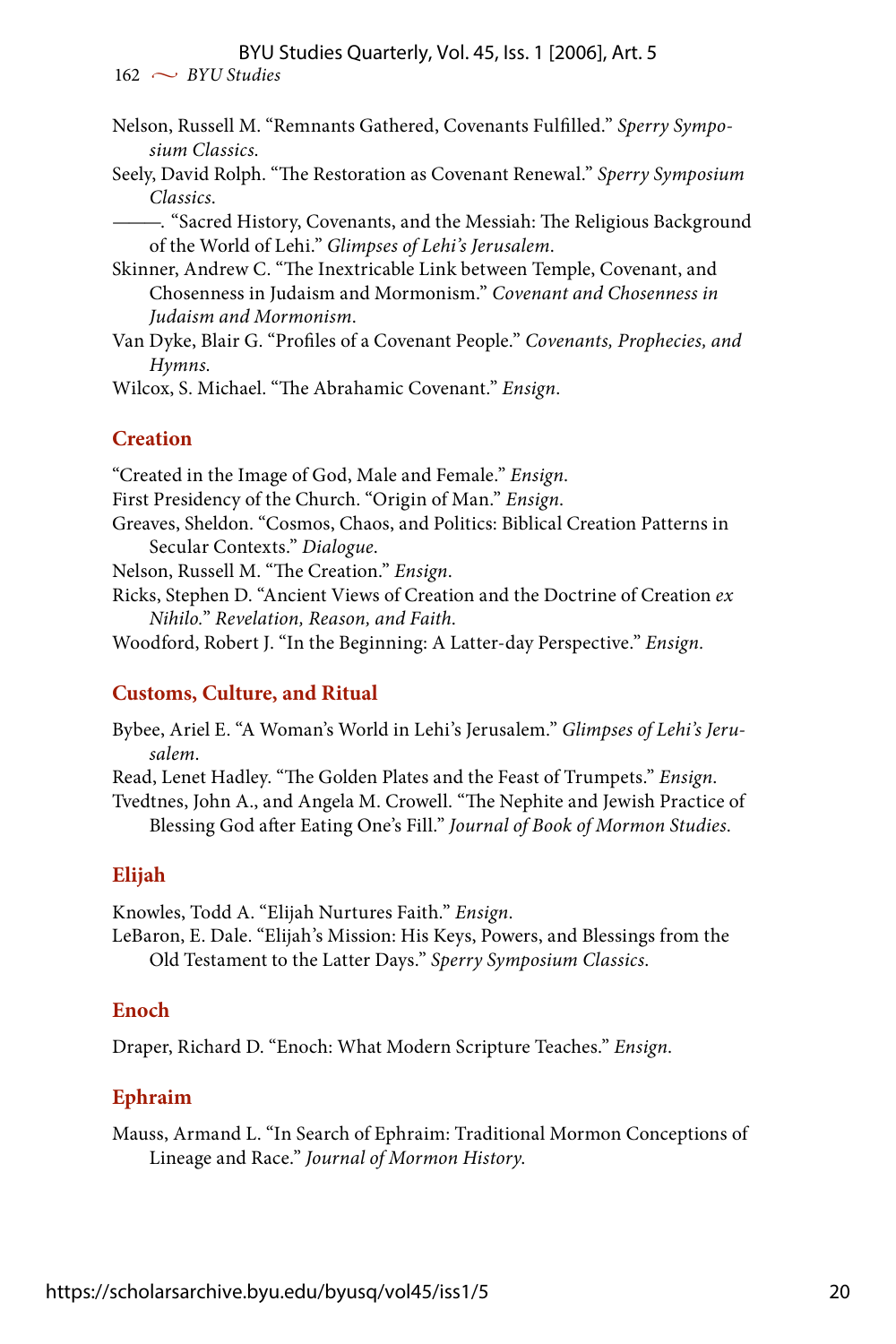## **Faith**

Brown, S. Kent. "Trust in the Lord: Exodus and Faith." In *Sperry Symposium Classics*.

Call, Terry W. "Facing the Fiery Furnace." *Ensign*.

## **Fall**

Christensen, Jess L. "The Choice That Began Mortality." *Ensign*.

## **Flood**

Jeffery, Duane E. "Noah's Flood: Modern Scholarship and Mormon Traditions." *Sunstone*.

Parry, Donald W. "The Flood and the Tower of Babel." *Ensign*.

## **Flora and Fauna**

Ball, Terry B., and Wilford M. Hess. "Agriculture in Lehi's World: Some Textual, Historical, Archaeological, and Botanical Insights." *Glimpses of Lehi's Jerusalem*.

Hess, Wilford M. "Recent Notes about Olives in Antiquity." *BYU Studies*.

## **Genealogy and Lineage**

Mauss, Armand L. "In Search of Ephraim: Traditional Mormon Conceptions of Lineage and Race." *Journal of Mormon History*.

## **Geography**

- Brown, S. Kent. "Jerusalem Connections to Arabia in 600 B.C." *Glimpses of Lehi's Jerusalem*.
- Chadwick, Jeffrey R. "Lehi's House in Jerusalem and the Land of His Inheritance." *Glimpses of Lehi's Jerusalem*.
- Huntington, Ray L. "I Have a Question: Do We Know Where Mount Sinai Is?" *Ensign*.

Ogden, D. Kelly. "Jerusalem." *Ensign*.

## **History**

Brown, S. Kent. "Jerusalem Connections to Arabia in 600 B.C." *Glimpses of Lehi's Jerusalem*.

- Bybee, Ariel E. "A Woman's World in Lehi's Jerusalem." *Glimpses of Lehi's Jerusalem*.
- Chadwick, Jeffrey R. "Lehi's House in Jerusalem and the Land of His Inheritance." *Glimpses of Lehi's Jerusalem*.

Conkling, Chris. "The Book That Built a Better World." *Ensign*.

Gee, John. "Egyptian Society during the Twenty-sixth Dynasty." *Glimpses of Lehi's Jerusalem*.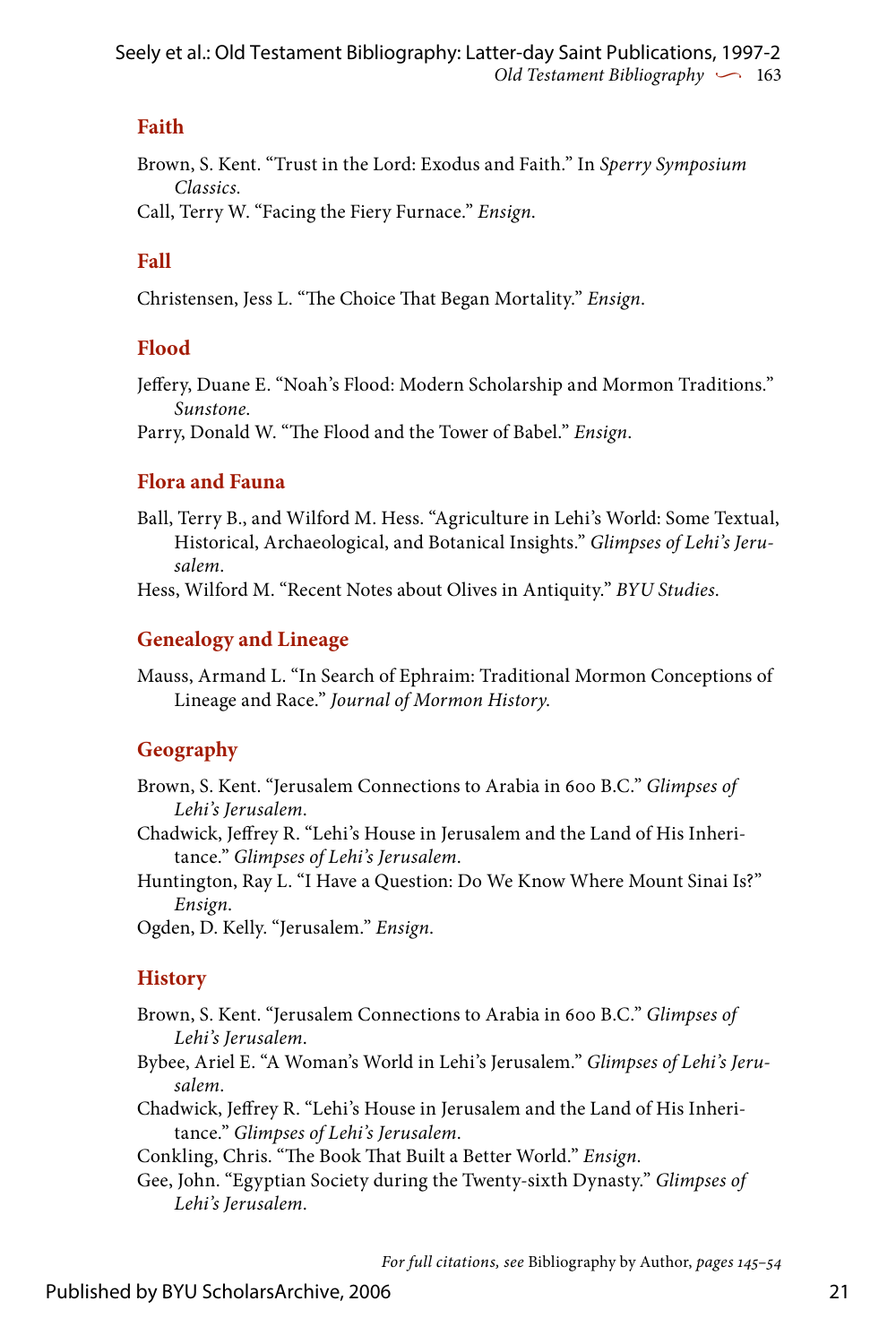$164 \sim$  *BYU Studies* 

- Gee, John. "A Seething Pot in the North: International Affairs Leading Up to Lehi's Day." *Glimpses of Lehi's Jerusalem*.
- Pike, Dana M. "Recovering the World of the Bible." *Prelude to the Restoration*.
- Pratt, John P. "I Have a Question: When Was Judah's 70-Year Captivity?" *Ensign*.
- Satterfield, Bruce. "The Divine Justification for the Babylonian Destruction of Jerusalem." *Glimpses of Lehi's Jerusalem*.
- Schade, Aaron P. "The Kingdom of Judah: Politics, Prophets, and Scribes in the Late Preexilic Period." *Glimpses of Lehi's Jerusalem*.
- Seely, David Rolph. "Sacred History, Covenants, and the Messiah: The Religious Background of the World of Lehi." *Glimpses of Lehi's Jerusalem.*
- Seely, David Rolph, and Fred E. Woods. "How Could Jerusalem, 'That Great City,' Be Destroyed?" *Glimpses of Lehi's Jerusalem*.
- Strathearn, Gaye. "I Have a Question: Who Were the Maccabees and How Did They Influence Jewish History?" *Ensign*.
- Thompson, Jeffrey P., and John W. Welch. "The Rechabites: A Model Group in Lehi's World." *Glimpses of Lehi's Jerusalem*.

#### **Israel, Scattering and Gathering**

Browning, Paul K. "Gathering Scattered Israel: Then and Now." *Ensign*.

- Chadwick, Jeffrey R. "Lehi's House in Jerusalem and the Land of His Inheritance." *Glimpses of Lehi's Jerusalem*.
- Green, Arnold H. "Gathering and Election: Israelite Descent and Universalism in Mormon Discourse." *Journal of Mormon History*.

Nelson, Russell M. "The Exodus Repeated." *Ensign*.

———. "Remnants Gathered, Covenants Fulfilled." *Sperry Symposium Classics*.

#### **Jerusalem**

Chadwick, Jeffrey R. "Lehi's House in Jerusalem and the Land of His Inheritance." *Glimpses of Lehi's Jerusalem*. Ogden, D. Kelly. "Jerusalem." *Ensign*. Satterfield, Bruce. "The Divine Justification for the Babylonian Destruction of Jerusalem." *Glimpses of Lehi's Jerusalem*. Seely, David Rolph, and Fred E. Woods. "How Could Jerusalem, 'That Great City,' Be Destroyed?" *Glimpses of Lehi's Jerusalem*. Seely, Jo Ann H. "'Bringing Them Out of the Land of Jerusalem.' A Photo Essay." *Glimpses of Lehi's Jerusalem*. Welch, John W. "The Calling of Lehi as a Prophet in the World of Jerusalem." *Glimpses of Lehi's Jerusalem*. Welch, John W., and Robert D. Hunt. "Culturegram: Jerusalem 600 B.C." *Glimpses of Lehi's Jerusalem*. Welch, John W., David Rolph Seely, and Jo Ann H. Seely, eds. *Glimpses of Lehi's Jerusalem.* Wilcox, S. Michael, John Telford, and others. *On Holy Ground: Images of Old Testament Lands.*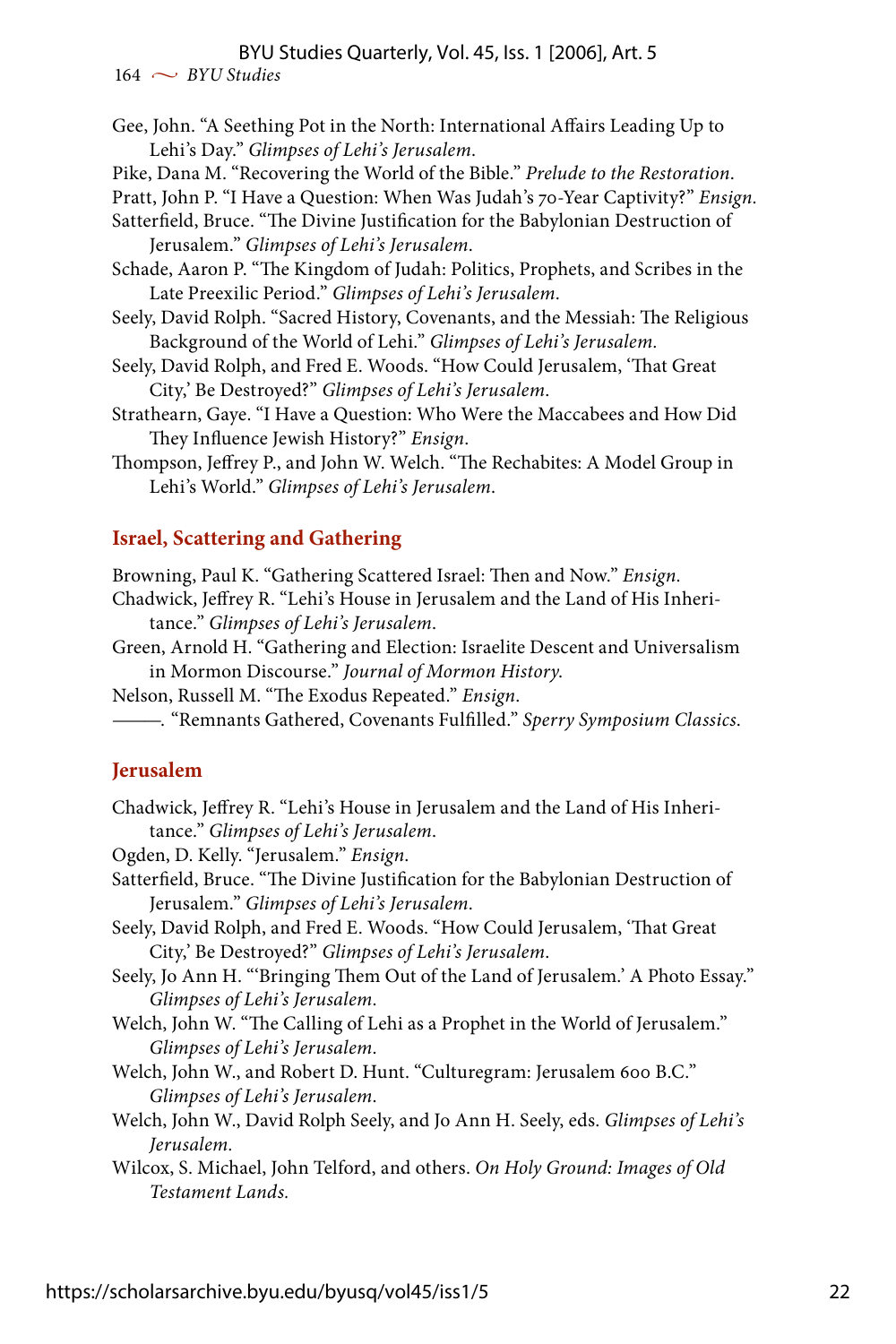## **Jesus Christ, the God of the Old and New Testament**

- Hoskisson, Paul Y. "The Witness for Christ in Psalm 22." *Covenants, Prophecies, and Hymns*.
- Jackson, Kent P. "I Have a Question: Why Is the Witness of Christ and His Mission Much Clearer in the Book of Mormon Than in the Old Testament?" *Ensign*.
- Lane, Jennifer C. "The Lord Will Redeem His People: Adoptive Covenant and Redemption in the Old Testament." *Sperry Symposium Classics*.
- Madsen, John M. "A Precious and Powerful Witness of Jesus Christ." In *Covenants, Prophecies, and Hymns*; rpt. in *Sperry Symposium Classics*.
- Matthews, Robert J. "The Old Testament: A Voice from the Past and a Witness for the Lord Jesus Christ." *Sperry Symposium Classics*.

Meservy, Keith H. "Lord = Jehovah." *Ensign*.

Olmstead, Thomas F. "The Savior's Use of the Old Testament." *Ensign*.

Skinner, Andrew C. "Finding Jesus Christ in the Old Testament." *Ensign*.

———. *Prophets, Priests, and Kings: Old Testament Figures Who Symbolize Christ.*

## **Joseph and Asenath**

Jorgensen, B. W. "Scriptural Chastity Lessons: Joseph and Potiphar's Wife; Corianton and Harlot Isabel." *Dialogue*.

Nelson, Russell M. "The Exodus Repeated." *Ensign*.

## **Justification**

Eastmond, Mark Elbert. "Images of Mercy in the Writings of Isaiah." *Covenants, Prophecies, and Hymns*.

## **Law of Moses**

Brandt, Edward J. "The Law of Moses and the Law of Christ." *Sperry Symposium Classics*.

Madsen, John M. "A Precious and Powerful Witness of Jesus Christ." In *Covenants, Prophecies, and Hymn*; rpt. in *Sperry Symposium Classics*.

Muhlestein, Kerry. "Believing in the Atoning Power of Christ." *Covenants, Prophecies, and Hymns*.

Ricks, Stephen D. "The Law of Sacrifice." *Ensign*.

Tvedtnes, John A. "The Higher and Lesser Laws." *Revelation, Reason, and Faith.*

## **Literary Aspects**

Adams, William James, Jr. "Nephi's Written Language and the Standard Biblical Hebrew of 600 B.C." *Glimpses of Lehi's Jerusalem*.

Barney, Kevin L. "Divine Discourse Directed at a Prophet's Posterity in the Plural: Further Light on Enallage*." Journal of Book of Mormon Studies*.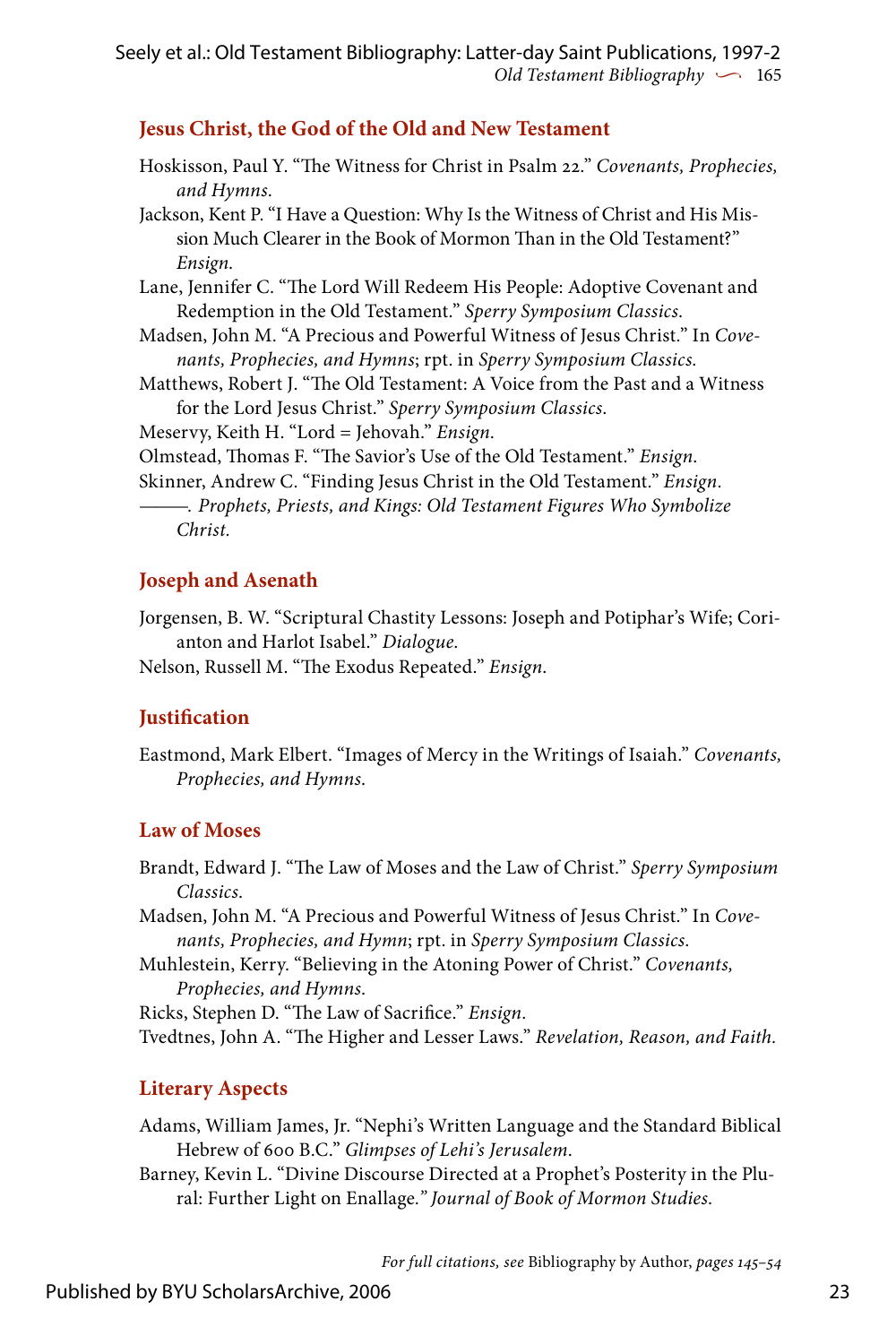166  $\sim$  *BYU Studies* 

- Bokovoy, David E. "From Distance to Proximity: A Poetic Function of *Enallage* in the Hebrew Bible and the Book of Mormon." *Journal of Book of Mormon Studies*.
- Pike, Dana M. "'The Great and Dreadful Day of the Lord': The Anatomy of an Expression." *BYU Studies*.

———. "Israelite Inscriptions from the Time of Jeremiah and Lehi." In *Glimpses of Lehi's Jerusalem*.

#### **Melchizedek**

Judd, Frank F., Jr. "Melchizedek: Seeking after the Zion of Enoch." *Sperry Symposium Classics*.

#### **Moses**

Allred, Philip A. "Moses' Charge to Remember." *Covenants, Prophecies, and Hymns*.

Bird, Randall C. "Moses and the Passover." *Ensign*.

Jackson, Kent P. *The Book of Moses and the Joseph Smith Translation Manuscripts.*

Jenson, Glen O. "Look and Live." *Ensign*.

Nelson, Russell M. "The Exodus Repeated." *Ensign*.

Parker, Todd B., and Robert Norman. "Moses: Witness of Jesus Christ." *Ensign*.

Reynolds, Noel B. "The Israelite Background of Moses Typology in the Book of Mormon." *BYU Studies*.

———. "Lehi as Moses." *Journal of Book of Mormon Studies*.

#### **Music**

Davidson, Karen Lynn. "Eliza R. Snow, Psalmist of the Latter Days." *Covenants, Prophecies, and Hymns.*

Peterson, Kim M. "Psalms of the Heart, Prayers unto God." *Covenants, Prophecies, and Hymns*.

#### **New Testament and the Old Testament**

Brandt, Edward J. "The Law of Moses and the Law of Christ." *Sperry Symposium Classics.*

Olmstead, Thomas F. "The Savior's Use of the Old Testament." *Ensign*.

Skinner, Andrew C. "Finding Jesus Christ in the Old Testament." *Ensign*.

———. *Prophets, Priests, and Kings: Old Testament Figures Who Symbolize Christ.*

Strathearn, Gaye. "Jesus' Use of Deuteronomy in the Temptations." *Covenants, Prophecies, and Hymns*.

Wayment, Thomas A. "Jesus' Use of Psalms in Matthew." *Covenants, Prophecies, and Hymns*.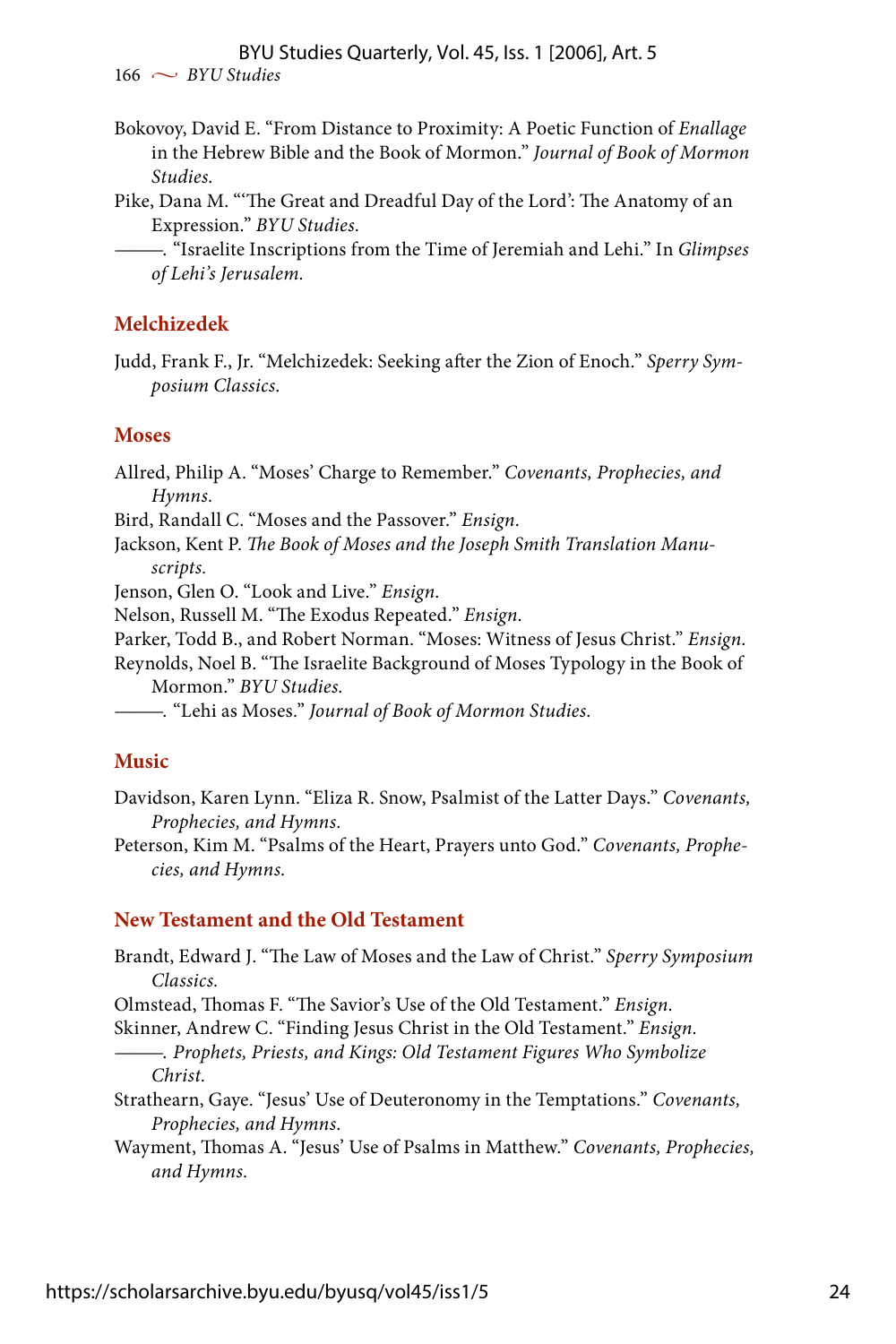## **Old Testament: Overviews and Manuals**

Hoskisson, Paul Y., ed. *Sperry Symposium Classics: The Old Testament.*  Howick, E. Keith. *Challenged by the Old Testament.*

## **Olive Oil**

Hess, Wilford M. "Recent Notes about Olives in Antiquity." *BYU Studies*.

## **Priesthood**

- Compton, Todd. "Kingdom of Priests: Priesthood, Temple, and Women in the Old Testament and in the Restoration." *Dialogue*.
- Judd, Frank F., Jr. "Melchizedek: Seeking after the Zion of Enoch." *Sperry Symposium Classics*.
- Wright, Dennis A. "None Were Greater: A Restoration View of Melchizedek." *Ensign*.

## **Prophets and Prophecy**

Andreason, Bruce L. "The Mantle of Elijah." *Ensign*.

Draper, Richard D. "I Have Even from the Beginning Declared It." *Covenants, Prophecies, and Hymns*.

Gileadi, Avraham. *The Last Days: Types and Shadows from the Bible and the Book of Mormon.* 

Howick, E. Keith. *Prophets of the Old Testament.* 

Jackson, Kent P. *Lost Tribes and Last Days: What Modern Revelation Tells Us about the Old Testament.* 

Marsh, W. Jeffrey. "Training from the Old Testament: Moroni's Lessons for a Prophet." *Ensign*.

- Millet, Robert L. "Prophets and Priesthood in the Old Testament." *Sperry Symposium Classics*.
- Parry, Donald W. "Symbolic Action as Prophecy in the Old Testament." *Sperry Symposium Classics*.

Petersen, Scott R. *Where Have All the Prophets Gone? Revelation and Rebellion in the Old Testament and the Christian World.* 

Skinner, Andrew C., and W. Jeffrey Marsh. *Scriptural Parables of the Latter Days.*

Welch, John W. "The Calling of Lehi as a Prophet in the World of Jerusalem."

*Glimpses of Lehi's Jerusalem*.

## **Restoration and Joseph Smith**

Bennett, Richard E. "The Rising of the Holy Bible to the Restoration." *Prelude to the Restoration.*

Jackson, Kent P. *The Restored Gospel and the Book of Genesis.* 

Matthews, Robert J. "The Role of the Joseph Smith Translation of the Bible in the Restoration of Doctrine." *The Disciple as Witness.*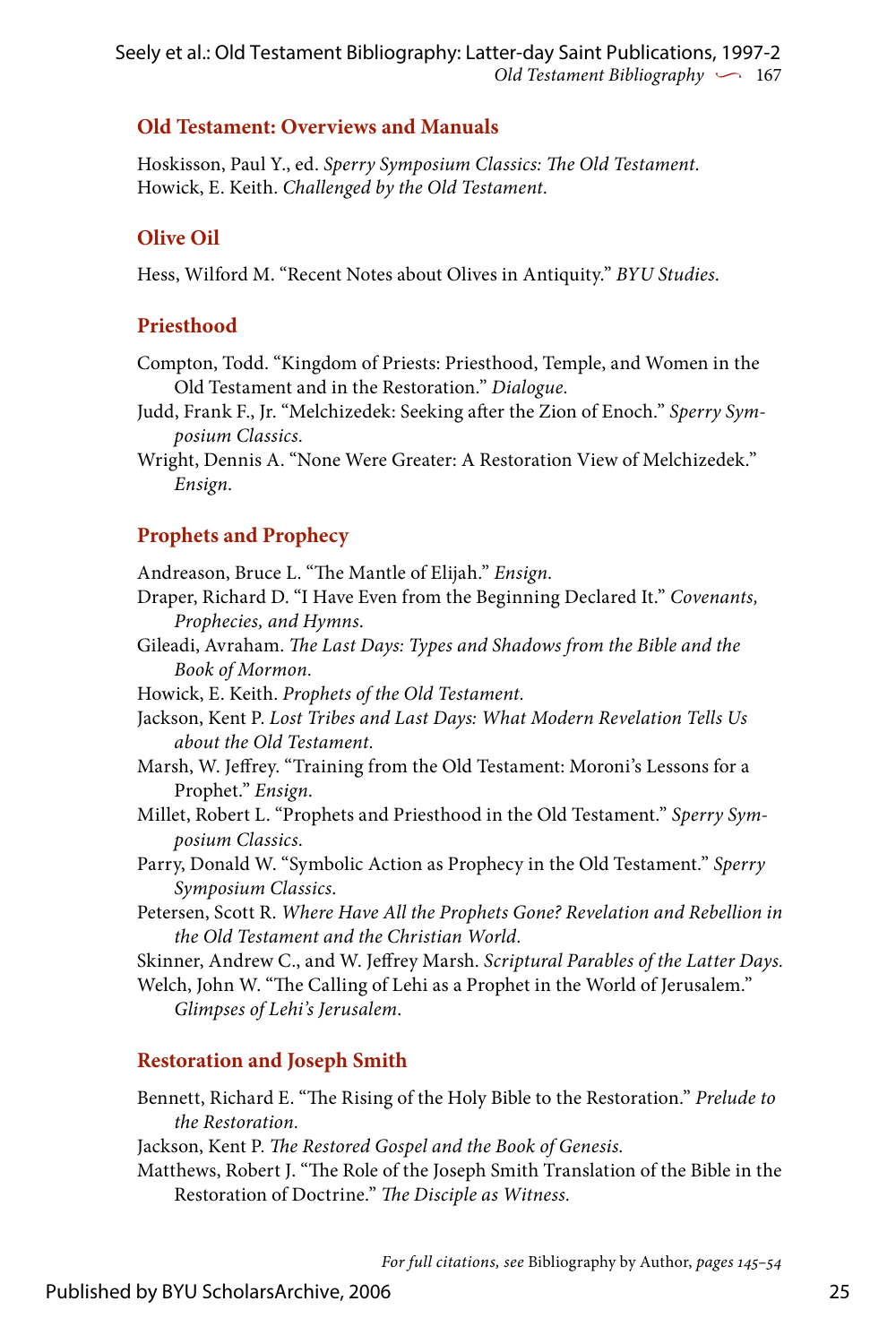#### $168 \sim$  *BYU Studies* BYU Studies Quarterly, Vol. 45, Iss. 1 [2006], Art. 5

Pike, Dana M. "Recovering the World of the Bible." *Prelude to the Restoration*. Reeve, Rex C., Jr. "A Latter-day Testament of Biblical Truth." *Ensign*.

Seely, David Rolph. "Genesis 15 in Light of the Restoration." *Revelation, Reason, and Faith*.

———. "The Restoration as Covenant Renewal." *Sperry Symposium Classics*.

Underwood, Grant. "The Prophet Joseph Smith's Use of the Old Testament." *Ensign*.

#### **Sacrifice**

Ballard, M. Russell. "The Law of Sacrifice." *Ensign*. Brough, Monte J. "Living the Law of Sacrifice." *Ensign*. Ricks, Stephen D. "The Law of Sacrifice." *Ensign*.

## **Science and Religion**

Jeffery, Duane E. "Noah's Flood: Modern Scholarship and Mormon Traditions." *Sunstone*.

## **Scripture Study**

Carver, Timothy L. "Enjoying the Old Testament." *Ensign*. Coleman, Gary J. "The Book of Mormon: A Guide for the Old Testament." *Ensign*. Eyring, Henry B. "Studying and Teaching the Old Testament." *Ensign*. Lybbert, Merlin R. "The Powerful Potential of Scripture Stories." *Ensign*. Matthews, Robert J. "The Old Testament: A Voice from the Past and a Witness for the Lord Jesus Christ." *Sperry Symposium Classics*. Newell, Lloyd D., and Robert L. Millet. *A Lamp unto My Feet: Daily Reflections on the Old Testament.*  "Old Testament Times at a Glance." *Ensign*. Pinegar, Ed J., and Richard J. Allen. *Choose Ye This Day: Daily Inspiration from the Old Testament.* ———. *Latter-day Commentary on the Old Testament.*  ———. *Teachings and Commentaries on the Old Testament.*  Price, Lynn F. *Every Person in the Old Testament: An Alphabetical Reference and Synopsis.*  Ridges, David J. *The Old Testament Made Easier, Part 1.*  ———. *Isaiah Made Easier in the Bible and Book of Mormon.* Rona, Daniel. *Old Testament Supplemental Study Material.*  Valletta, Thomas R. *The Old Testament for Latter-day Saint Families.*

## **Symbolism**

Parry, Donald W. "Symbolic Action as Prophecy in the Old Testament." *Sperry Symposium Classics*.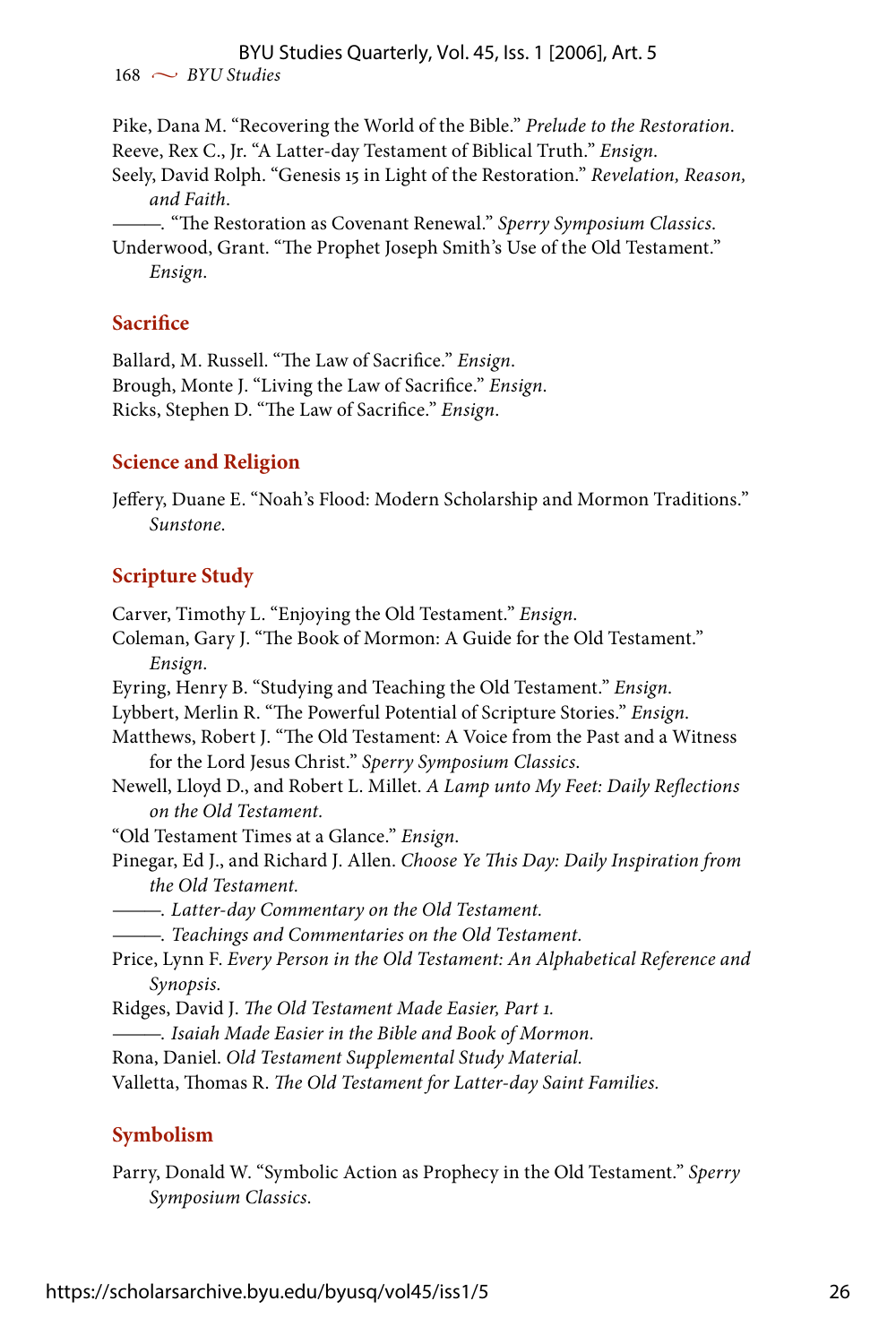- Skinner, Andrew C. *Prophets, Priests, and Kings: Old Testament Figures Who Symbolize Christ.*
- ———. "Serpent Symbols and Salvation in the Ancient Near East and the Book of Mormon." *Journal of Book of Mormon Studies*.

Swift, Charles. "The Power of Symbol." *Covenants, Prophecies, and Hymns*.

#### **Symposia and Collections of Essays**

*Covenant and Chosenness in Judaism and Mormonism,* edited by Raphael Jospe, Truman G. Madsen, and Seth Ward.

- *Covenants, Prophecies, and Hymns of the Old Testament: The Thirtieth Annual Sidney B. Sperry Symposium.*
- *The Disciple as Scholar: Essays on Scripture and the Ancient World in Honor of Richard Lloyd Anderson,* edited by Stephen D. Ricks, Donald W. Parry, and Andrew H. Hedges.
- *The Disciple as Witness: Essays on Latter-day Saint History and Doctrine in Honor of Richard Lloyd Anderson,* edited by Stephen D. Ricks, Donald W. Parry, and Andrew H. Hedges.
- *Glimpses of Lehi's Jerusalem,* edited by John W. Welch, David Rolph Seely, and Jo Ann H. Seely.
- *Prelude to the Restoration: From Apostasy to the Restored Church: The Thirtythird Annual Sidney B. Sperry Symposium.*
- *Revelation, Reason, and Faith: Essays in Honor of Truman G. Madsen,* edited by Donald W. Parry, Daniel C. Peterson, and Stephen D. Ricks.
- *Sperry Symposium Classics: The Old Testament,* edited by Paul Y. Hoskisson.
- *The Temple in Time and Eternity,* edited by Donald W. Parry and Stephen D. Ricks.

#### **Teaching the Old Testament**

Eyring, Henry B. "Studying and Teaching the Old Testament." *Ensign*.

- Harris, Victor W. *Creative Ways to Teach the Old Testament, Vol. 1, Genesis– Deuteronomy.*
- ———. *Creative Ways to Teach the Old Testament, Vol. 2, Joshua–Malachi.*

Matthews, Robert J. "The Old Testament: A Voice from the Past and a Witness for the Lord Jesus Christ." *Sperry Symposium Classics*.

"Old Testament Times at a Glance." *Ensign*.

Pinegar, Ed J., and Richard J. Allen. *Latter-day Commentary on the Old Testament.* 

———. *Teachings and Commentaries on the Old Testament.* 

Price, Lynn F. *Every Person in the Old Testament: An Alphabetical Reference and Synopsis.* 

Ridges, David J. *Isaiah Made Easier in the Bible and Book of Mormon.*  ———. *The Old Testament Made Easier, Part 1.* 

Rona, Daniel. *Old Testament Supplemental Study Material.*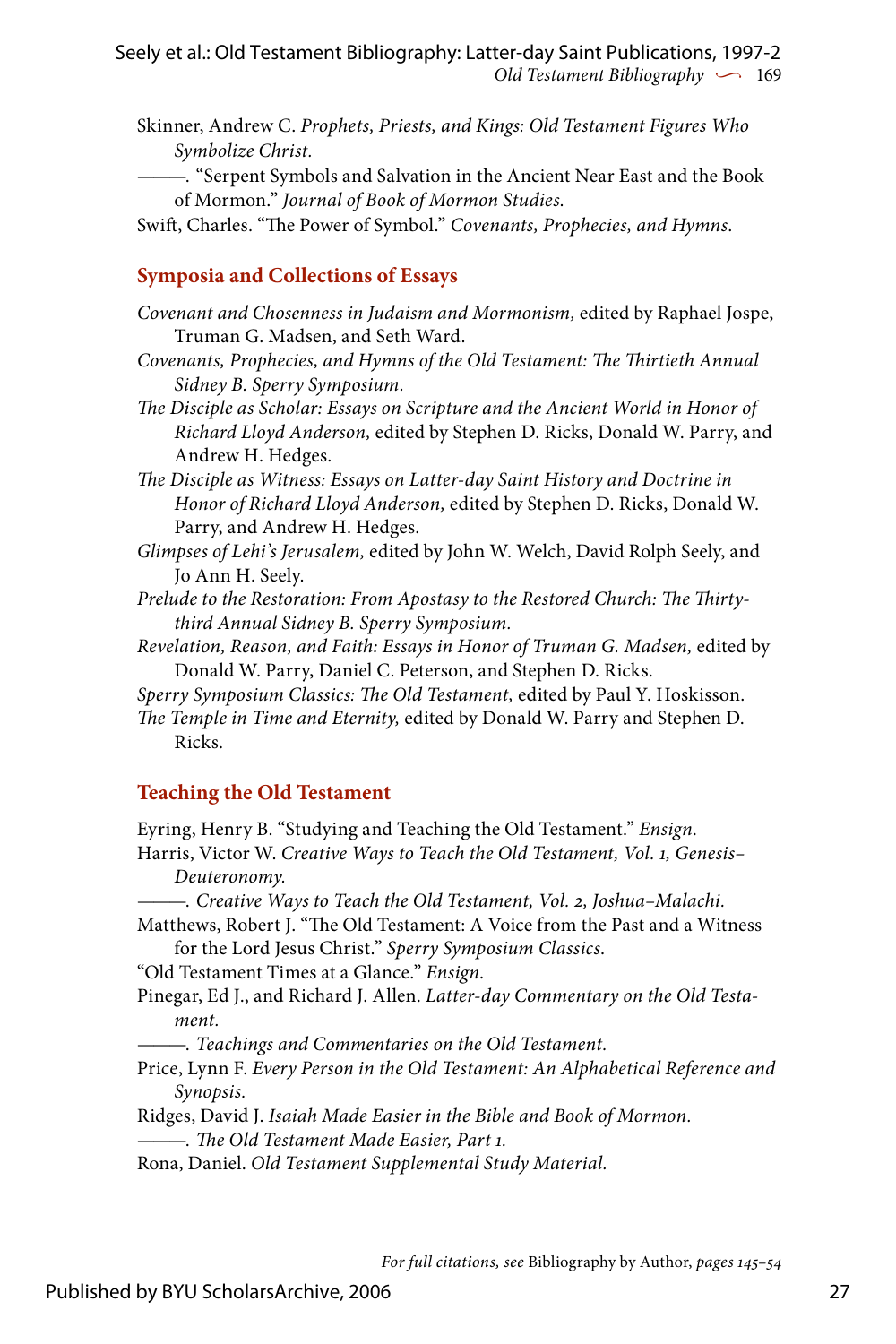170  $\sim$  *BYU Studies* 

## **Temple and Tabernacle**

Brown, Matthew B. *The Gate of Heaven: Insights on the Doctrines and Symbols of the Temple.* 

———. "Girded about with a Lambskin." *Journal of Book of Mormon Studies*.

- Christensen, Kevin. "The Temple, the Monarchy, and Wisdom: Lehi's World and the Scholarship of Margaret Barker." *Glimpses of Lehi's Jerusalem*.
- Compton, Todd. "Kingdom of Priests: Priesthood, Temple, and Women in the Old Testament and in the Restoration." *Dialogue*.
- Hauglid, Brian M. "Temple Imagery in the Psalms." *Covenants, Prophecies, and Hymns*.
- Huntington, Ray L. "Consider Your Ways: The Book of Haggai and the Responsibilities and Blessings of Temple Work." *Sperry Symposium Classics*.
- Skinner, Andrew C. "The Inextricable Link between Temple, Covenant, and Chosenness in Judaism and Mormonism." *Covenant and Chosenness in Judaism and Mormonism*.
- Tvedtnes, John A. "Early Christian and Jewish Rituals Related to Temple Practices." *First Annual Mormon Apologetics Symposium: Proceedings*.

———. "Temple Prayer in Ancient Times." *The Temple in Time and Eternity*.

#### **Ten Commandments**

Conkling, Chris. "The Book That Built a Better World." *Ensign*. Nelson, Russell M. "Thou Shalt Have No Other Gods." *Ensign*. Rasband, Ester. "The Third Commandment." *Ensign*.

## **Types and Symbols**

- Parry, Donald W. "Symbolic Action as Prophecy in the Old Testament." *Sperry Symposium Classics*.
- Reynolds, Noel B. "The Israelite Background of Moses Typology in the Book of Mormon." *BYU Studies*.
	- ———. "Lehi as Moses." *Journal of Book of Mormon Studies*.
- Skinner, Andrew C. *Prophets, Priests, and Kings: Old Testament Figures Who Symbolize Christ.*

———. "Serpent Symbols and Salvation in the Ancient Near East and the Book of Mormon." *Journal of Book of Mormon Studies*.

Swift, Charles. "The Power of Symbol." *Covenants, Prophecies, and Hymns*.

## **Women in the Old Testament**

Bybee, Ariel E. "A Woman's World in Lehi's Jerusalem." *Glimpses of Lehi's Jerusalem*.

Campbell, Linda M. "Hannah: Devoted Handmaid of the Lord." *Ensign*.

Compton, Todd. "Kingdom of Priests: Priesthood, Temple, and Women in the Old Testament and in the Restoration." *Dialogue*.

Hallen, Cynthia L. "Rebekah." *Ensign*.